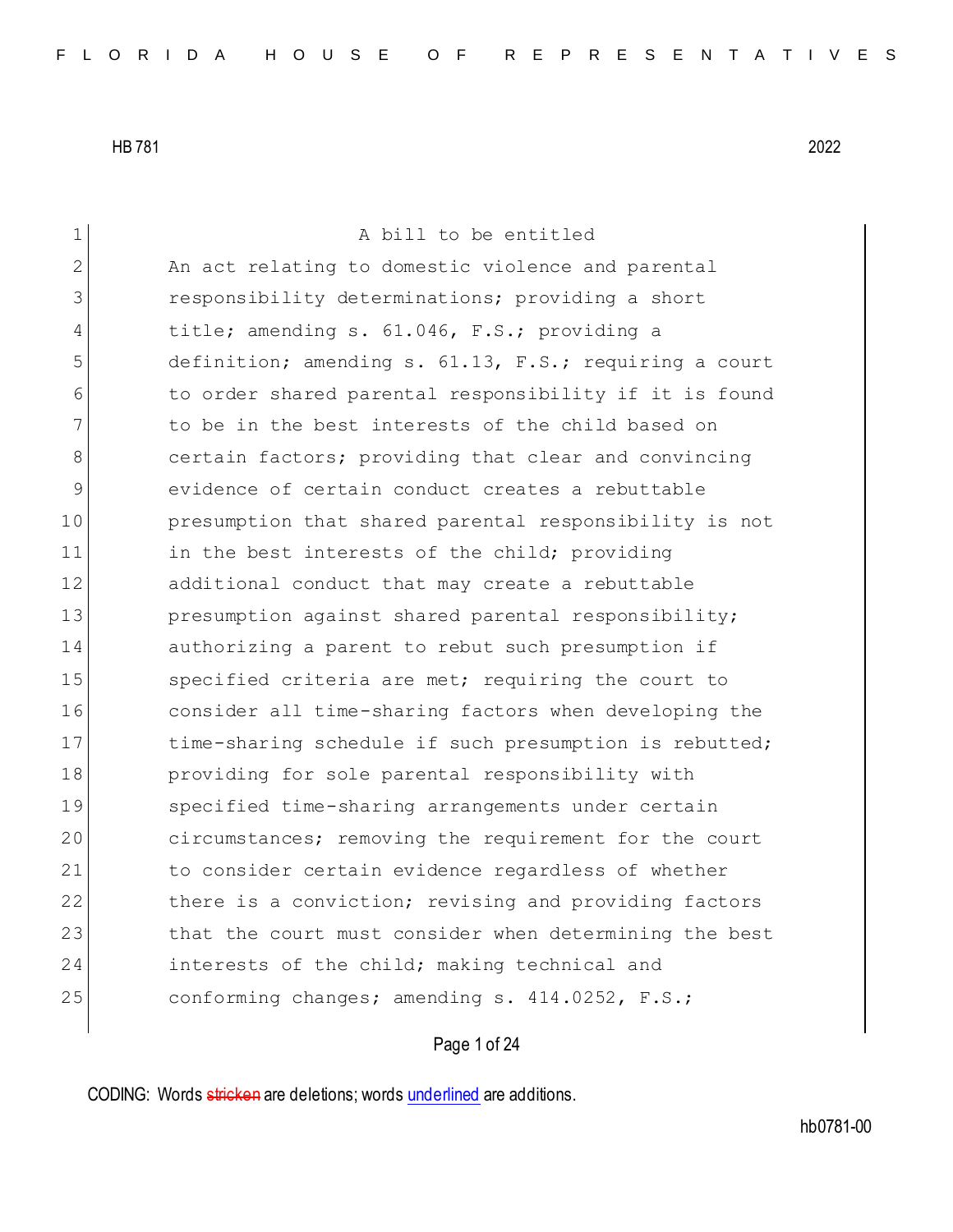26 conforming provisions to changes made by the act; 27 amending s. 741.28, F.S.; providing and revising 28 definitions; amending s. 741.30, F.S.; requiring the 29 instructions for certain petition forms to contain 30 specified information; revising the form for a 31 Petition for Injunction for Protection Against 32 Domestic Violence to require the inclusion of certain 33 information; amending ss. 921.0024, 943.0584, and 34 943.171, F.S.; conforming cross-references; providing 35 an effective date. 36 37 Be It Enacted by the Legislature of the State of Florida: 38 39 Section 1. This act may be cited as "Greyson's Law." 40 Section 2. Subsections (2) through (23) of section 61.046, 41 Florida Statutes, are renumbered as subsections (3) through 42 (24), respectively, and a new subsection (2) is added to that 43 section to read: 44 61.046 Definitions.—As used in this chapter, the term: 45 (2) "Child" has the same meaning as in s. 39.01(11). 46 Section 3. Paragraphs (n) through (s) and (t) of 47 | subsection (3) of section 61.13, Florida Statutes, are 48 redesignated as paragraphs  $(m)$  through  $(r)$  and  $(u)$ , 49 respectively, paragraph (c) of subsection (2) and present 50 paragraph (m) of subsection (3) are amended, and new paragraphs

Page 2 of 24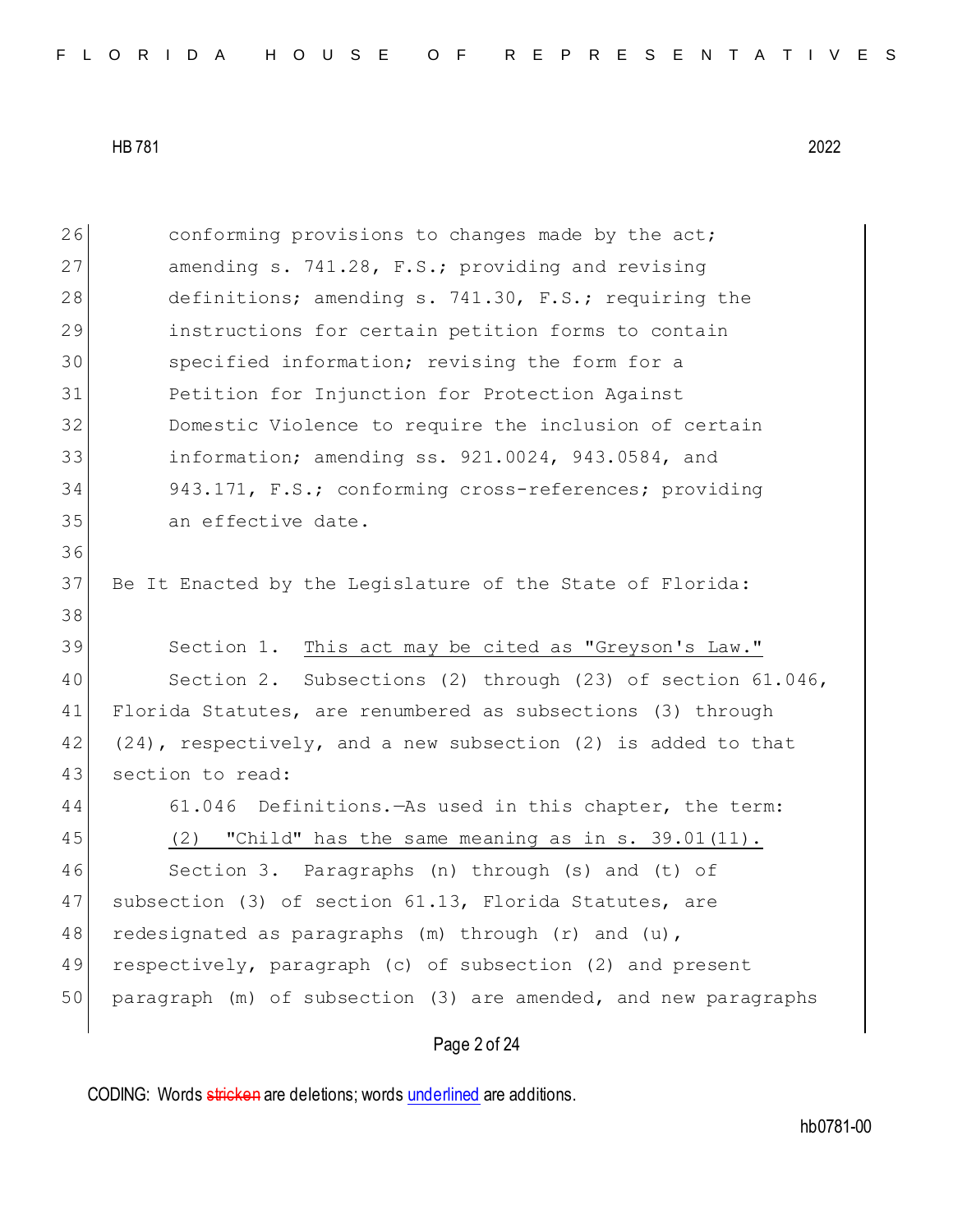51 (s) and (t) are added to subsection (3) of that section, to 52 read:

53 61.13 Support of children; parenting and time-sharing; 54 powers of court.—

55 (2)

56 (c) The court shall determine all matters relating to 57 parenting and time-sharing of each minor child of the parties in 58 accordance with the best interests of the child and in 59 accordance with the Uniform Child Custody Jurisdiction and 60 Enforcement Act, except that modification of a parenting plan 61 and time-sharing schedule requires a showing of a substantial, 62 material, and unanticipated change of circumstances.

 $63$  1. It is the public policy of this state that each  $\frac{m}{n}$ 64 child has frequent and continuing contact with both parents 65 after the parents separate or the marriage of the parties is 66 dissolved and to encourage parents to share the rights and 67 responsibilities, and joys, of childrearing. Except as otherwise 68 provided in this paragraph, there is no presumption for or 69 against the father or mother of the child or for or against any 70 specific time-sharing schedule when creating or modifying the 71 parenting plan of the child.

72 2. The court shall order that the parental responsibility 73 for a minor child be shared by both parents if determined to be 74 in the best interests of the child based on reasonable factors, 75 including, but not limited to, the time-sharing factors in

## Page 3 of 24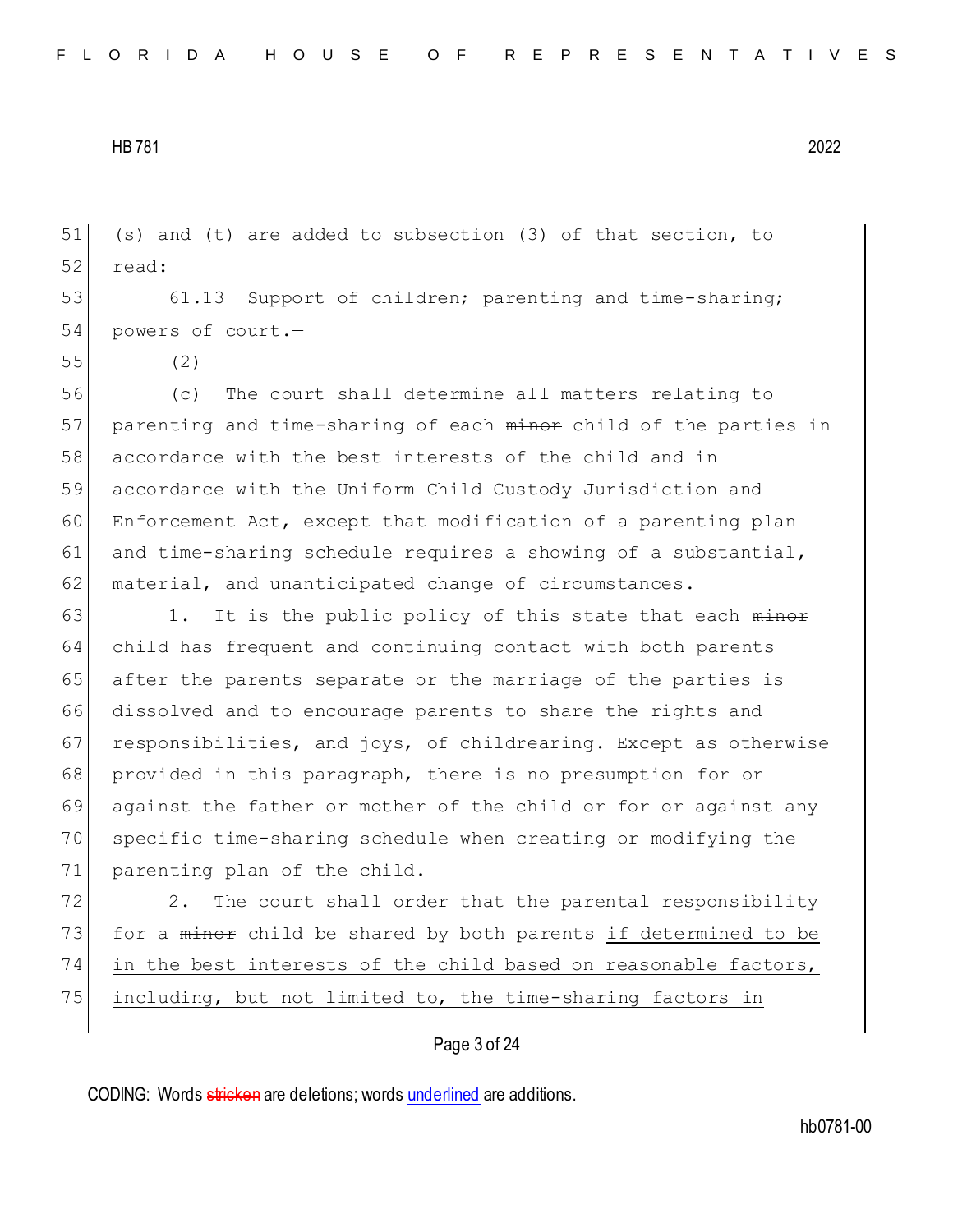| 76  | subsection (3), unless the court finds that shared parental       |
|-----|-------------------------------------------------------------------|
| 77  | responsibility would be detrimental to the child. There is The    |
| 78  | following evidence creates a rebuttable presumption that shared   |
| 79  | parental responsibility is not in the best interests of the       |
| 80  | child and would be detrimental of detriment to the child if it    |
| 81  | is proven by clear and convincing evidence that:                  |
| 82  | A parent has been convicted of a misdemeanor of the<br>a.         |
| 83  | first degree or higher involving domestic violence, as defined    |
| 84  | in s. 741.28 and chapter 775;                                     |
| 85  | A parent meets the criteria of s. 39.806(1)(d); $\theta$<br>b.    |
| 86  | A parent has been convicted of or had adjudication<br>$\circ$ .   |
| 87  | withheld for an offense enumerated in s. 943.0435(1)(h) 1.a., and |
| 88  | at the time of the offense:                                       |
| 89  | The parent was 18 years of age or older.<br>$(\top)$              |
| 90  | The victim was under 18 years of age or the parent<br>(TI)        |
| 91  | believed the victim to be under 18 years of age;                  |
| 92  | d. A parent or child has reasonable cause to believe he or        |
| 93  | she is in imminent danger of becoming a victim of domestic        |
| 94  | violence, as defined in s. 741.28, caused by the other parent     |
| 95  | upon a review of all relevant factors, including, but not         |
| 96  | limited to, the factors in s. $741.30(6)(b)$ ; or                 |
| 97  | There is alleged domestic violence, as defined in s.<br>е.        |
| 98  | 741.28; sexual violence, as defined in s. 784.046(1)(c); child    |
| 99  | abuse, as defined in s. 39.01(2); child abandonment, as defined   |
| 100 | in s. 39.01(1); or child neglect, as defined in s. 39.01(50), by  |
|     |                                                                   |

Page 4 of 24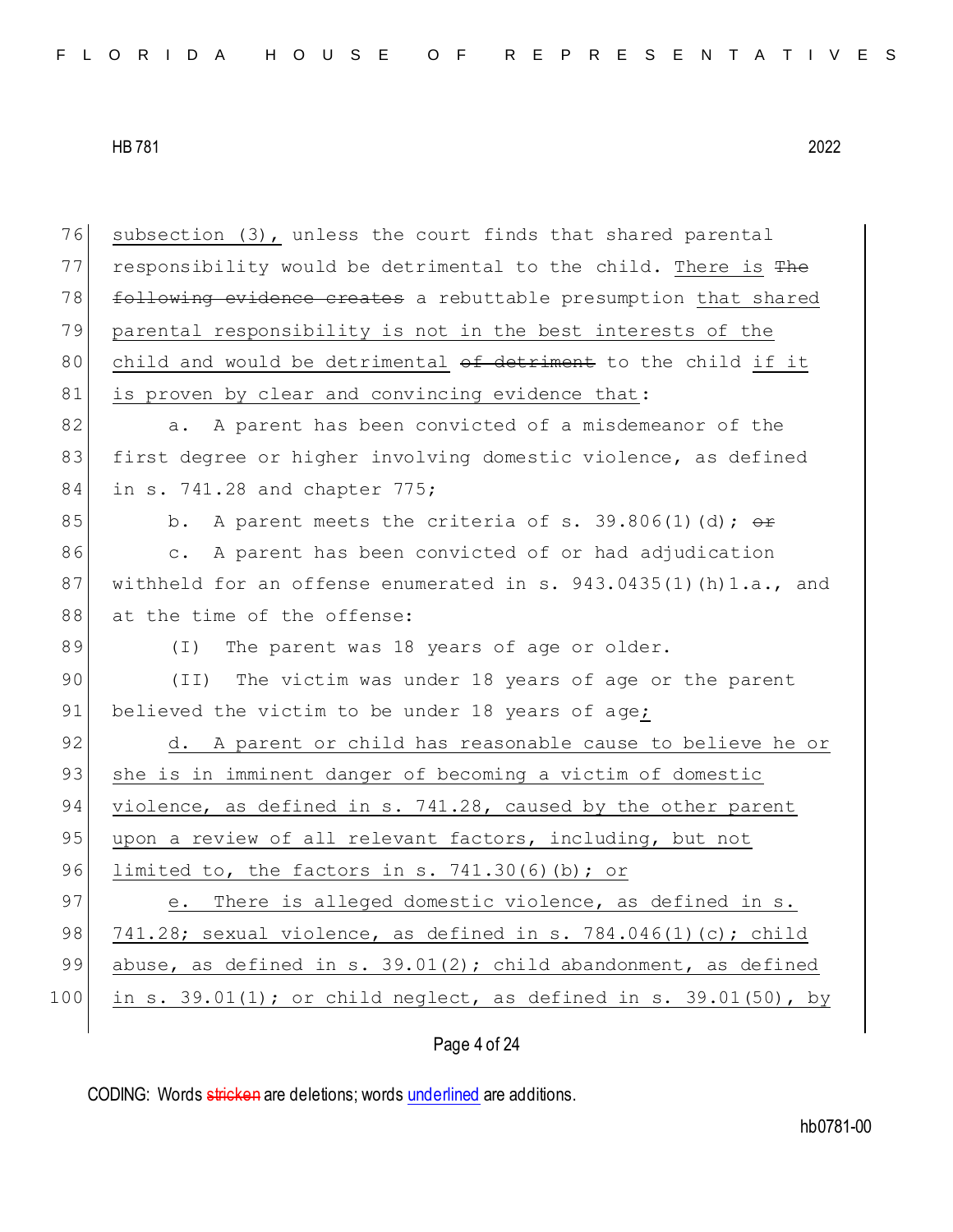101 a parent, regardless of whether a cause of action has been 102 brought or is currently pending in the court. 103 104 A parent may rebut the presumption that shared parental 105 responsibility is not in the best interests of the child upon a 106 specific finding in writing by the court that the parent poses 107 no significant risk of harm to the child and that time-sharing 108 is in the best interests of the child. If the presumption is 109 rebutted, the court shall consider all time-sharing factors in 110 subsection (3) when developing the time-sharing schedule. 111 3. If the presumption is not rebutted after the offending 112 convicted parent is advised by the court that the presumption 113 exists, shared parental responsibility, including time-sharing 114 with the child, and decisions made regarding the child, may not 115 be granted to the offending convicted parent. However, the 116 offending convicted parent is not relieved of any obligation to 117 provide financial support. 118 4. If the court determines that shared parental 119 responsibility would be detrimental to the child based on 120 factors other than those in subparagraph 2., it may order sole 121 parental responsibility for the child to one parent and make 122 such arrangements for time-sharing as specified in the parenting 123 plan that as will best protect the child or parent, including, 124 but not limited to, supervised visitation by a third party at 125 the expense of the parent without sole parental responsibility

## Page 5 of 24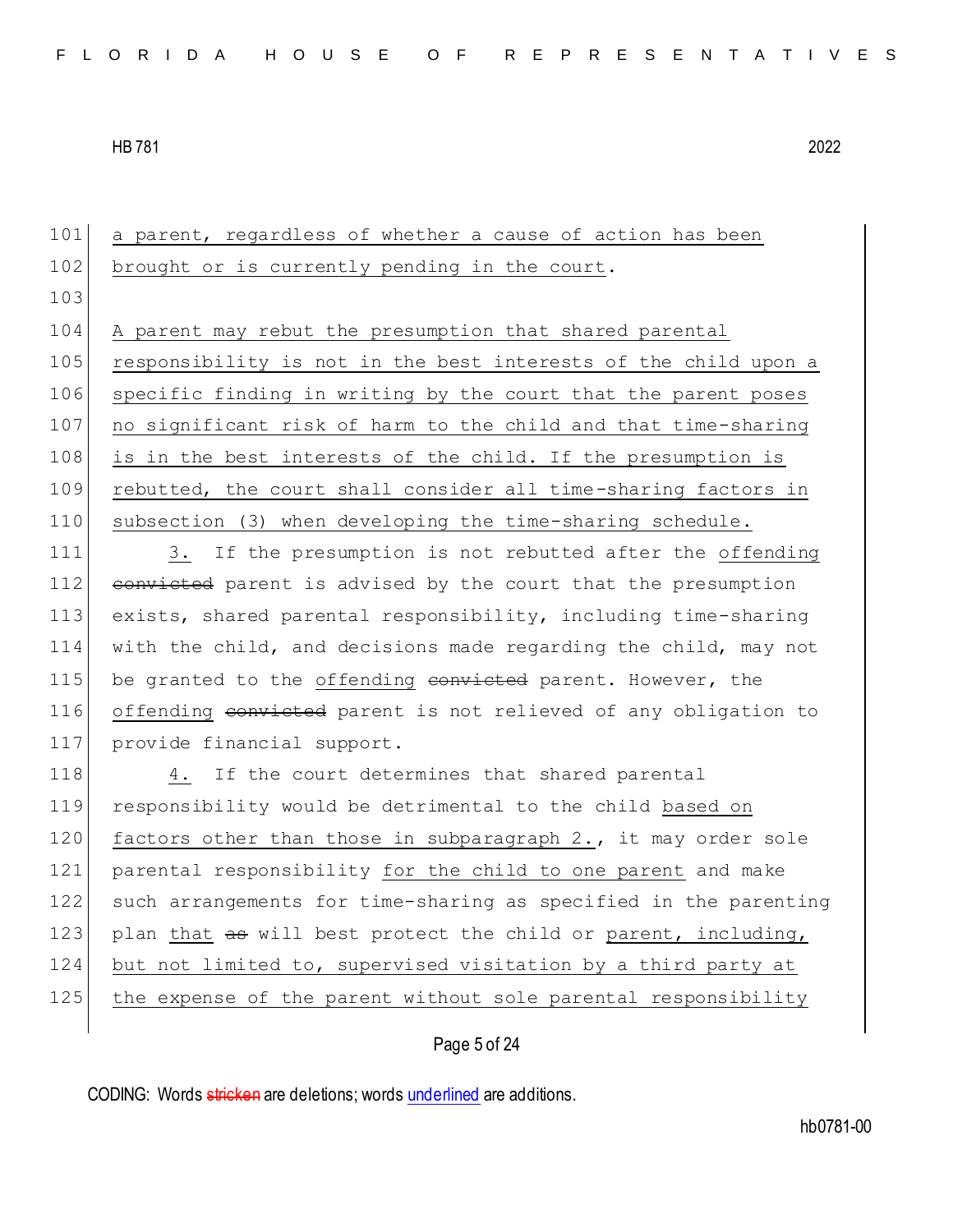126 or a designated location in which to pick up and drop off the 127 child abused spouse from further harm. Whether or not there is a 128 conviction of any offense of domestic violence or child abuse or 129 the existence of an injunction for protection against domestic 130 violence, the court shall consider evidence of domestic violence 131 or child abuse as evidence of detriment to the child.

132 5.3. In ordering shared parental responsibility, the court may consider the expressed desires of the parents and may grant to one party the ultimate responsibility over specific aspects of the child's welfare or may divide those responsibilities between the parties based on the best interests of the child. 137 Areas of responsibility may include education, health care, and any other responsibilities that the court finds unique to a particular family.

140 6.4. The court shall order sole parental responsibility 141 for a minor child to one parent, with or without time-sharing 142 with the other parent if it is in the best interests of the 143 minor child.

144 7.5. There is a rebuttable presumption against granting 145 time-sharing with a minor child if a parent has been convicted 146 of or had adjudication withheld for an offense enumerated in s. 147 943.0435(1)(h)1.a., and at the time of the offense:

148 a. The parent was 18 years of age or older. 149 b. The victim was under 18 years of age or the parent 150 believed the victim to be under 18 years of age.

## Page 6 of 24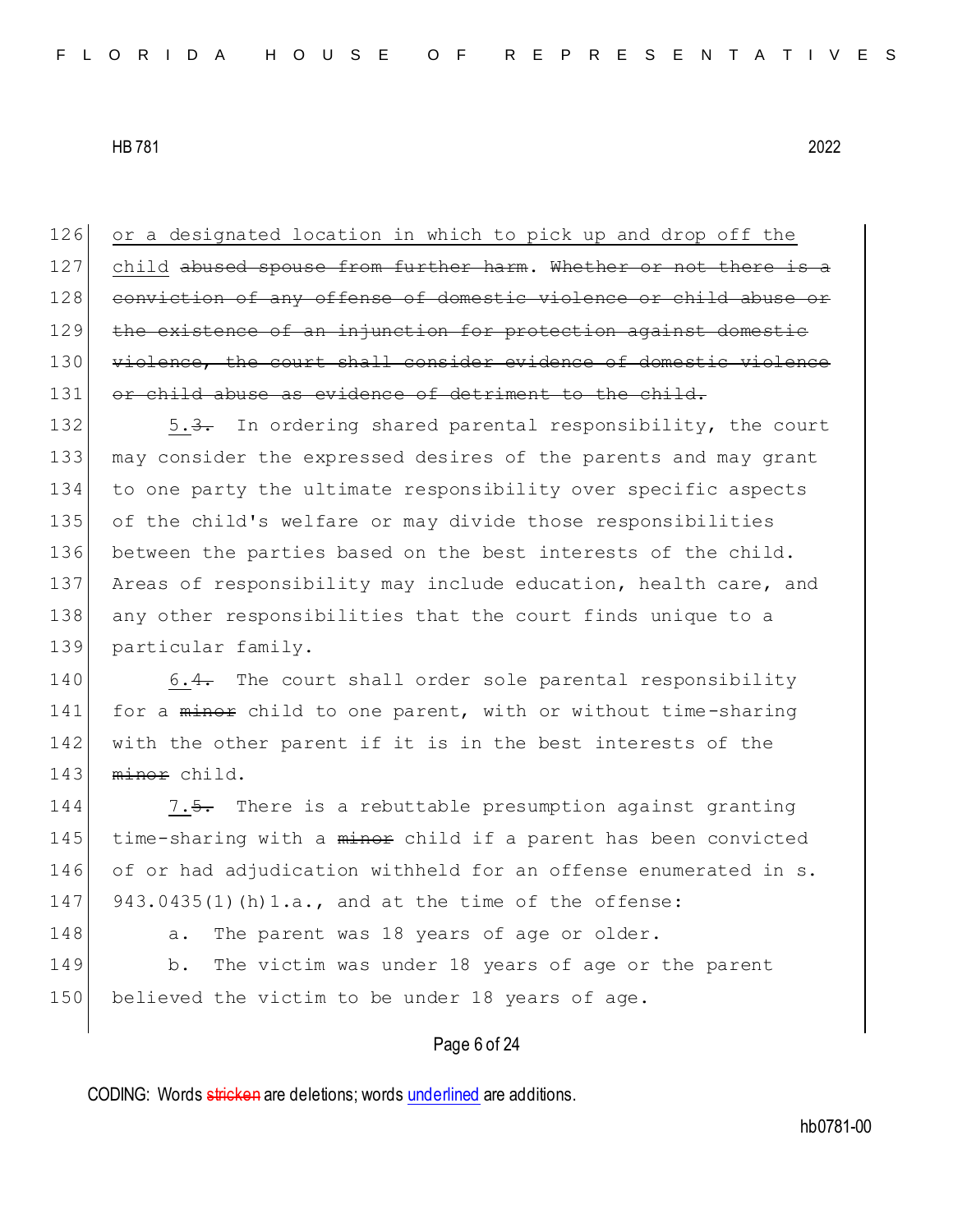151

152 A parent may rebut the presumption upon a specific finding in 153 writing by the court that the parent poses no significant risk 154 of harm to the child and that time-sharing is in the best 155 interests of the minor child. If the presumption is rebutted, 156 the court shall consider all time-sharing factors in subsection 157 (3) when developing a time-sharing schedule.

158 8.6. Access to records and information pertaining to a 159 minor child, including, but not limited to, medical, dental, and 160 school records, may not be denied to either parent. Full rights 161 under this subparagraph apply to either parent unless a court 162 order specifically revokes these rights, including any 163 restrictions on these rights as provided in a domestic violence 164 injunction. A parent having rights under this subparagraph has 165 the same rights upon request as to form, substance, and manner 166 of access as are available to the other parent of a child, 167 including, without limitation, the right to in-person 168 communication with medical, dental, and education providers.

169 (3) For purposes of establishing or modifying parental 170 responsibility and creating, developing, approving, or modifying 171 a parenting plan, including a time-sharing schedule, which 172 governs each parent's relationship with his or her minor child 173 and the relationship between each parent with regard to his or 174 her minor child, the best interest of the child shall be the 175 primary consideration. A determination of parental

## Page 7 of 24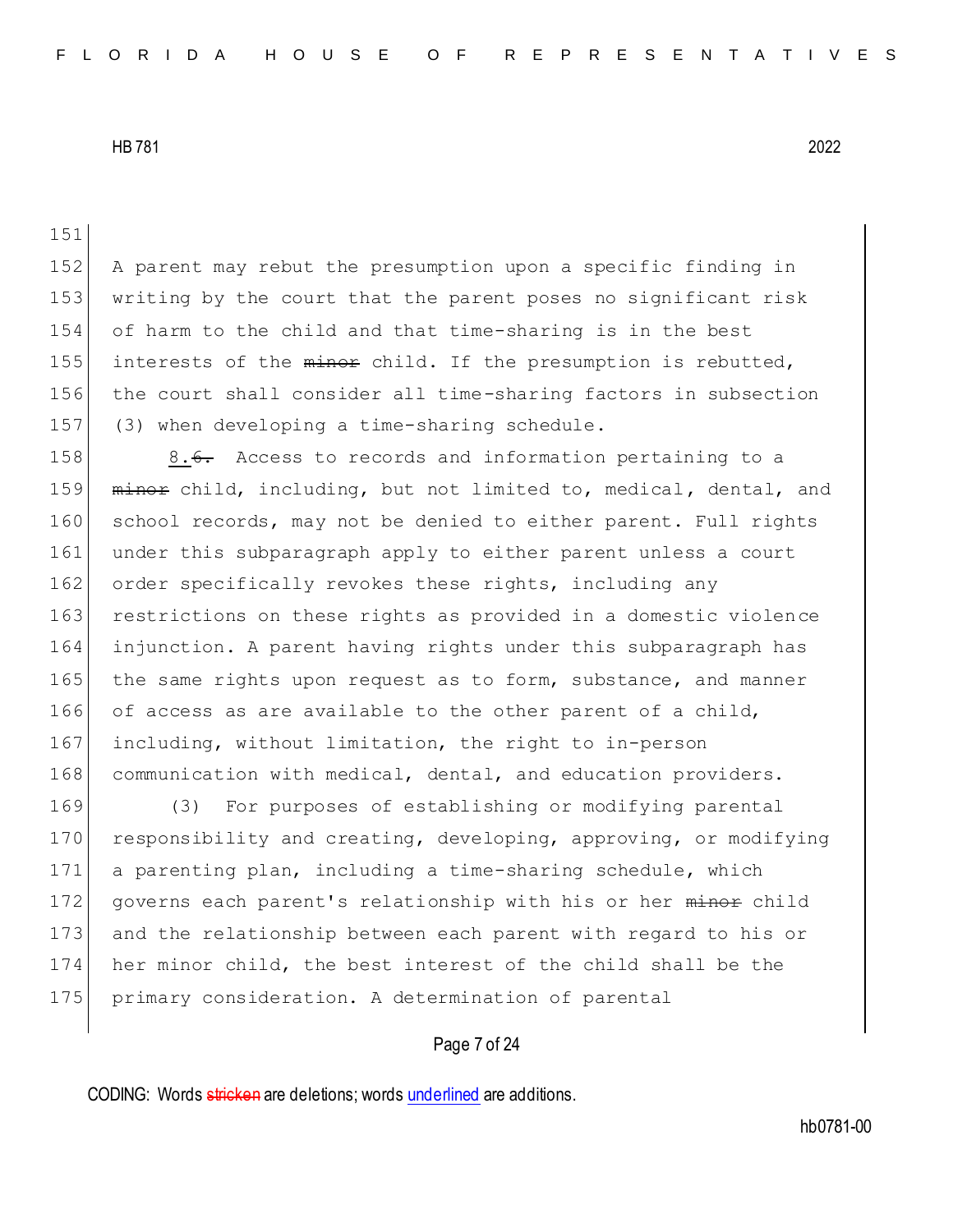176 responsibility, a parenting plan, or a time-sharing schedule may 177 not be modified without a showing of a substantial, material, 178 and unanticipated change in circumstances and a determination 179 that the modification is in the best interests of the child. 180 Determination of the best interests of the child shall be made 181 by evaluating all of the factors affecting the welfare and 182 interests of the particular minor child and the circumstances of 183 that family, including, but not limited to:

184 (s) Whether and to what extent the child has developed a 185 relationship with either parent and the nature of any bond that 186 has been established between such parent and the child, 187 including, but not limited to, whether the child has expressed 188 or exhibited behavior which suggests that the child fears for 189 his or her safety or well-being while being in the care of the 190 other parent. Upon the request of one parent, and at that 191 parent's expense, the court may order an independent evaluation 192 by a psychiatrist licensed under chapter 458 or chapter 459 or a 193 psychologist licensed under chapter 490.

194 (t) Clear and convincing evidence that a parent has an 195 improper motive for seeking shared parental responsibility, and 196 whether such motive will negatively interfere with that parent's 197 ability to safely and effectively share parental 198 responsibilities.

199 (m) Evidence of domestic violence, sexual violence, child 200 abuse, child abandonment, or child neglect, regardless of

Page 8 of 24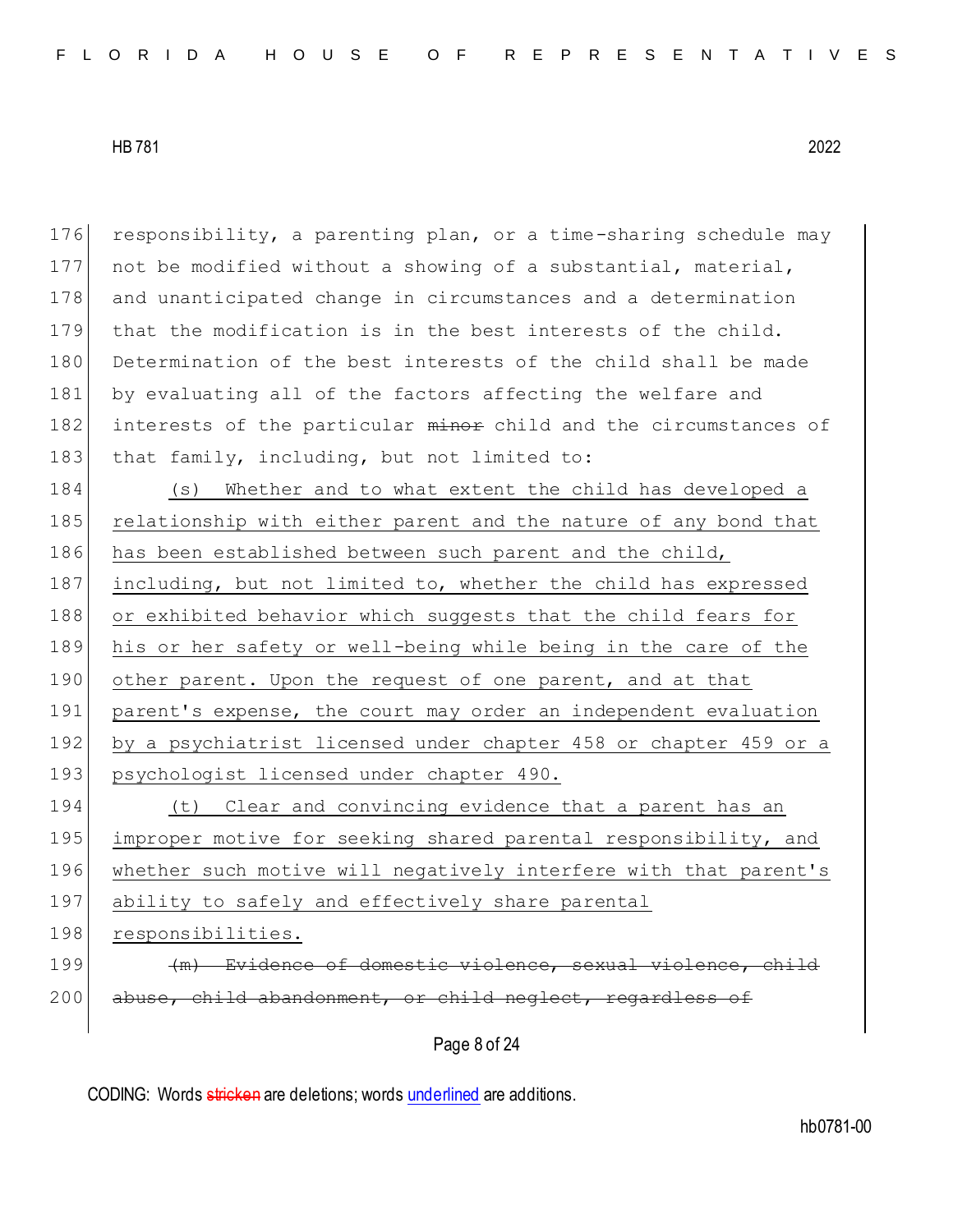Page 9 of 24 201 whether a prior or pending action relating to those issues has 202 been brought. If the court accepts evidence of prior or pending 203 actions regarding domestic violence, sexual violence, child  $204$  abuse, child abandonment, or child neglect, the court must 205 specifically acknowledge in writing that such evidence was 206 considered when evaluating the best interests of the child. 207 Section 4. Subsection (4) of section 414.0252, Florida 208 Statutes, is amended to read: 209 414.0252 Definitions.—As used in ss. 414.025-414.55, the 210 term: 211 (4) "Domestic violence" means coercive control or any 212 assault, aggravated assault, battery, aggravated battery, sexual 213 assault, sexual battery, stalking, aggravated stalking, 214 kidnapping, false imprisonment, or other any criminal offense 215 that results in the physical injury or death of one family or 216 household member by another. 217 Section 5. Subsections (1) through (4) of section 741.28, 218 Florida Statutes, are renumbered as subsections (2) through (5), 219 respectively, present subsection (2) is amended, and a new 220 subsection (1) is added to that section, to read: 221 741.28 Domestic violence; definitions.—As used in ss. 222 741.28-741.31: 223 (1) "Coercive control" means a pattern of threatening, 224 humiliating, or intimidating actions by one family or household 225 | member against another family or household member, which actions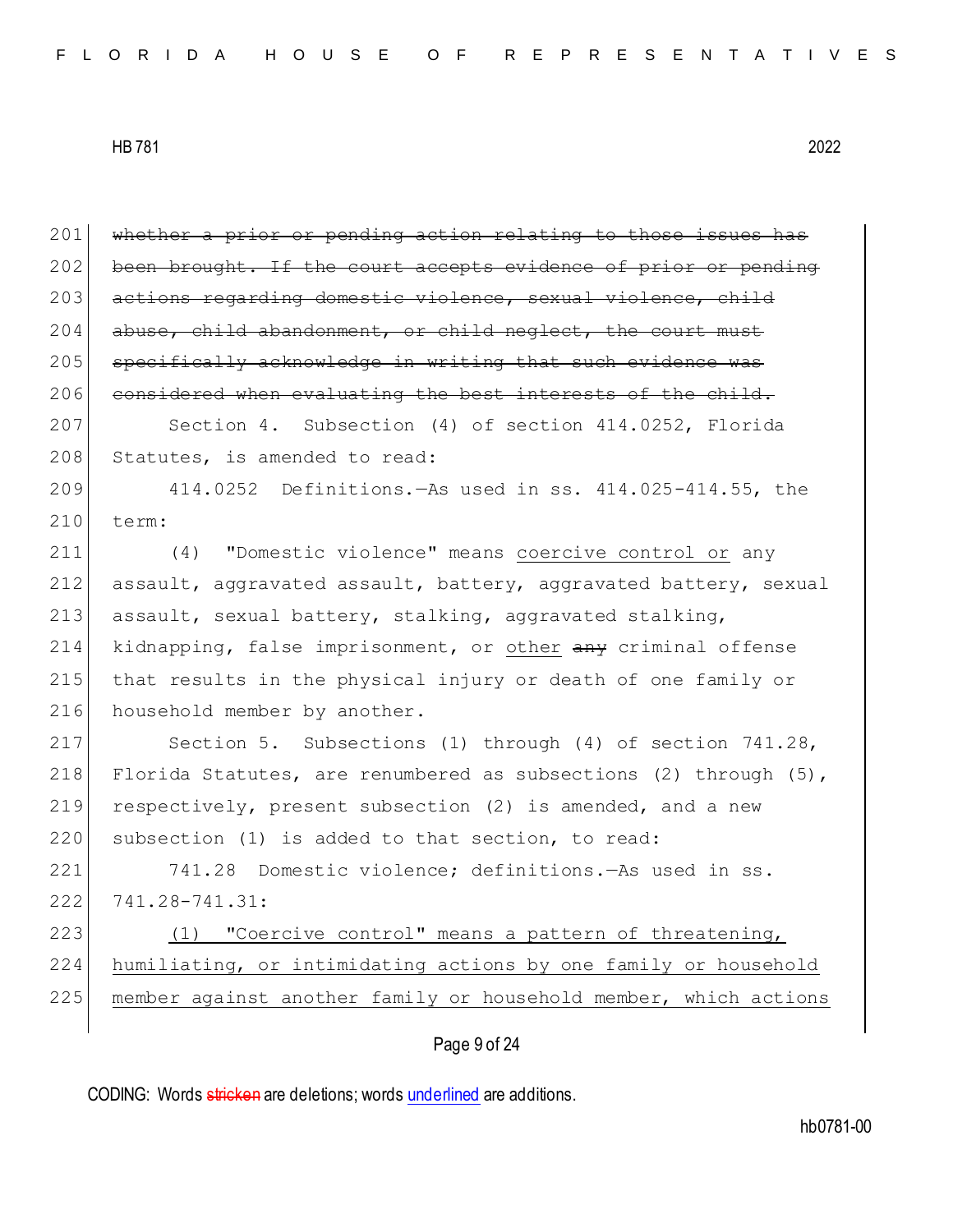|  |  |  | FLORIDA HOUSE OF REPRESENTATIVES |  |  |  |  |  |  |  |  |  |  |  |  |  |  |  |  |  |  |  |  |  |
|--|--|--|----------------------------------|--|--|--|--|--|--|--|--|--|--|--|--|--|--|--|--|--|--|--|--|--|
|--|--|--|----------------------------------|--|--|--|--|--|--|--|--|--|--|--|--|--|--|--|--|--|--|--|--|--|

226 are used to harm, punish, or frighten the family or household 227 member and make him or her dependent on the other family or 228 household member by isolating, exploiting, or regulating him or 229 her. The term includes, but is not limited to: 230 (a) Isolating the family or household member from his or 231 her friends or family. 232 (b) Controlling the amount of money accessible to the 233 family or household member and how he or she spends such money. 234 (c) Monitoring the family or household member's 235 activities, communications, or movements. 236 (d) Frequently engaging in conduct meant to demean, 237 degrade, dehumanize, or embarrass the family or household 238 member. 239 (e) Threatening to cause physical harm to or kill a child 240 or relative of the family or household member. 241 (f) Threatening to publish false information or make false 242 reports to a law enforcement officer or other law enforcement 243 personnel about the family or household member. 244 (g) Damaging the family or household member's property, 245 household goods, or personal effects. 246 (h) Forcing the family or household member to participate 247 in criminal activity. 248  $(3)$   $(2)$  "Domestic violence" means coercive control or any 249 assault, aggravated assault, battery, aggravated battery, sexual 250 assault, sexual battery, stalking, aggravated stalking,

# Page 10 of 24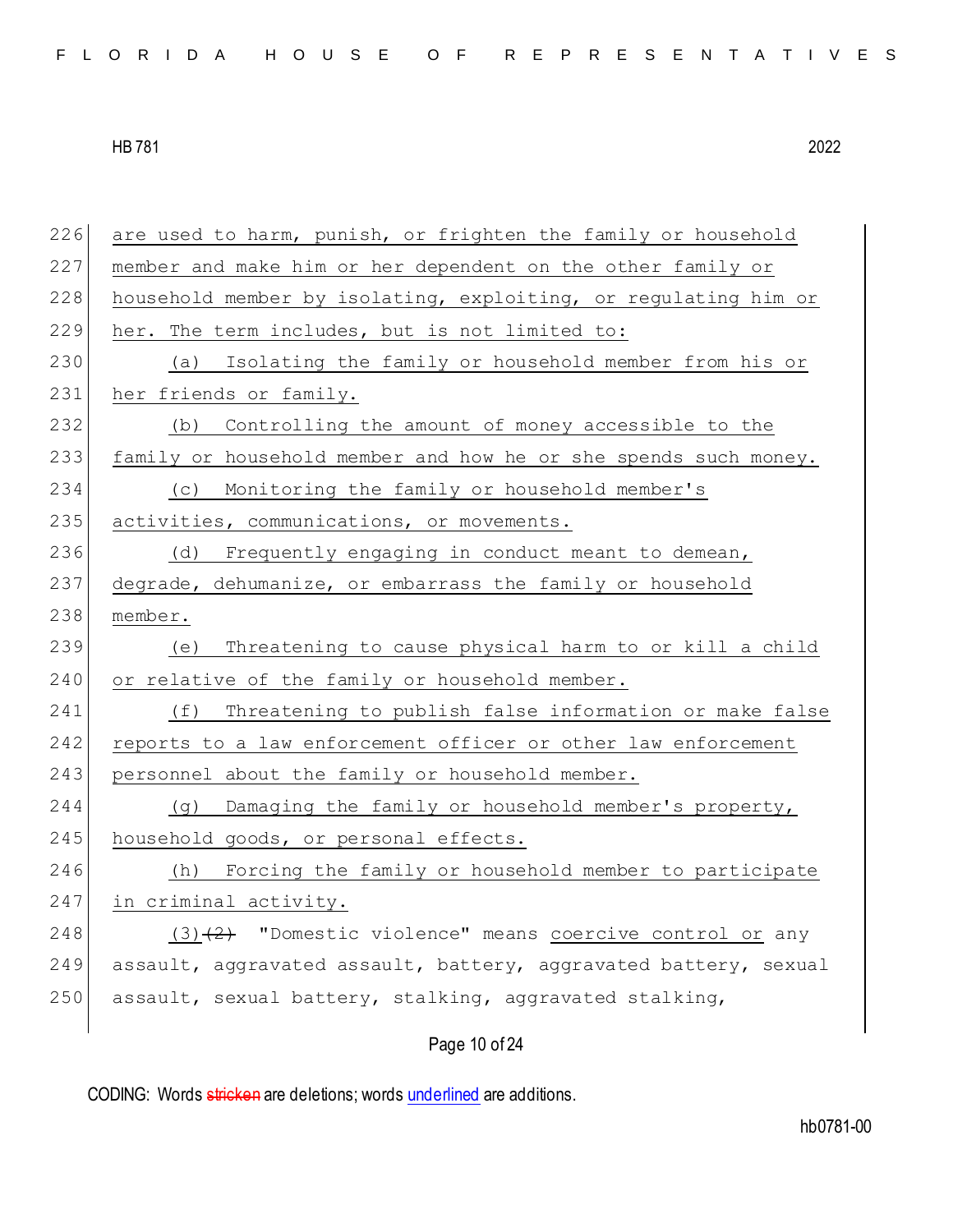251 kidnapping, false imprisonment, or other any criminal offense 252 resulting in physical injury or death of one family or household 253 | member by another family or household member.

254 Section 6. Paragraph (c) of subsection (2) and paragraph 255 (b) of subsection (3) of section 741.30, Florida Statutes, are 256 amended to read:

257 741.30 Domestic violence; injunction; powers and duties of 258 court and clerk; petition; notice and hearing; temporary 259 injunction; issuance of injunction; statewide verification 260 system; enforcement; public records exemption.-

261 (2)

 $262$  (c)1. The clerk of the court shall assist petitioners in 263 seeking both injunctions for protection against domestic 264 violence and enforcement for a violation thereof as specified in 265 this section.

266 2. All clerks' offices shall provide simplified petition 267 forms for the injunction, any modifications, and the enforcement 268 thereof, including instructions for completion. The instructions 269 must inform the petitioner that if he or she intends to seek an 270 injunction that prohibits or limits time-sharing between the 271 respondent and the child of the parties, he or she must state 272 with specificity details regarding the circumstances that give 273 rise to the petitioner fearing that the respondent imminently 274 will abuse, remove, or hide the child from the petitioner. 275 3. The clerk of the court shall advise petitioners of the

Page 11 of 24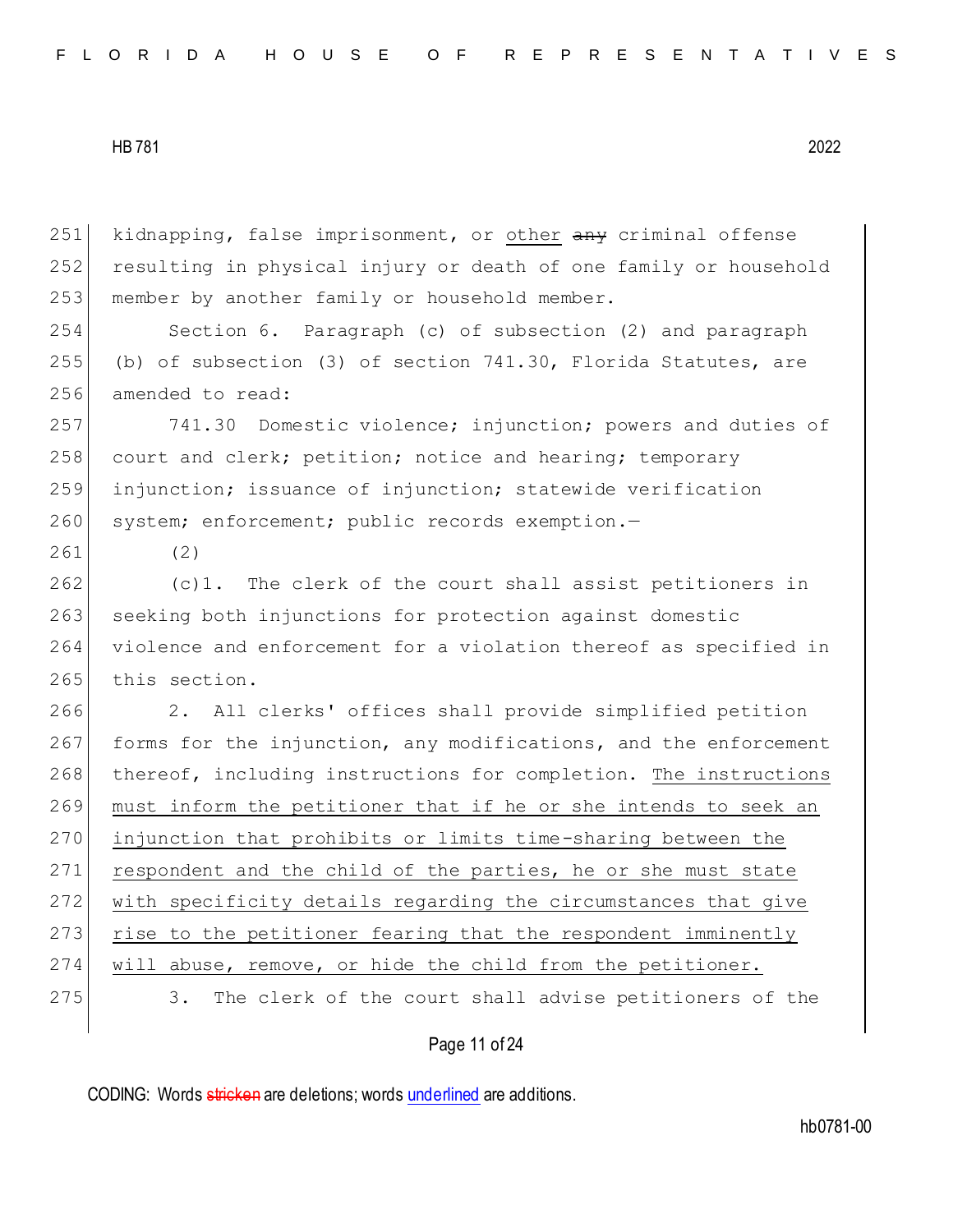276 opportunity to apply for a certificate of indigence in lieu of 277 prepayment for the cost of the filing fee, as provided in 278 paragraph (a).

279 4. The clerk of the court shall ensure the petitioner's 280 privacy to the extent practical while completing the forms for 281 injunctions for protection against domestic violence.

282 5. The clerk of the court shall provide petitioners with a 283 minimum of two certified copies of the order of injunction, one 284 of which is serviceable and will inform the petitioner of the 285 process for service and enforcement.

286 6. Clerks of court and appropriate staff in each county 287 shall receive training in the effective assistance of 288 petitioners as provided or approved by the Florida Association 289 of Court Clerks.

290 7. The clerk of the court in each county shall make 291 available informational brochures on domestic violence when such 292 brochures are provided by local certified domestic violence 293 centers.

294 8. The clerk of the court in each county shall distribute 295 a statewide uniform informational brochure to petitioners at the time of filing for an injunction for protection against domestic or repeat violence when such brochures become available. The brochure must include information about the effect of giving the court false information about domestic violence.

300 (3)

## Page 12 of 24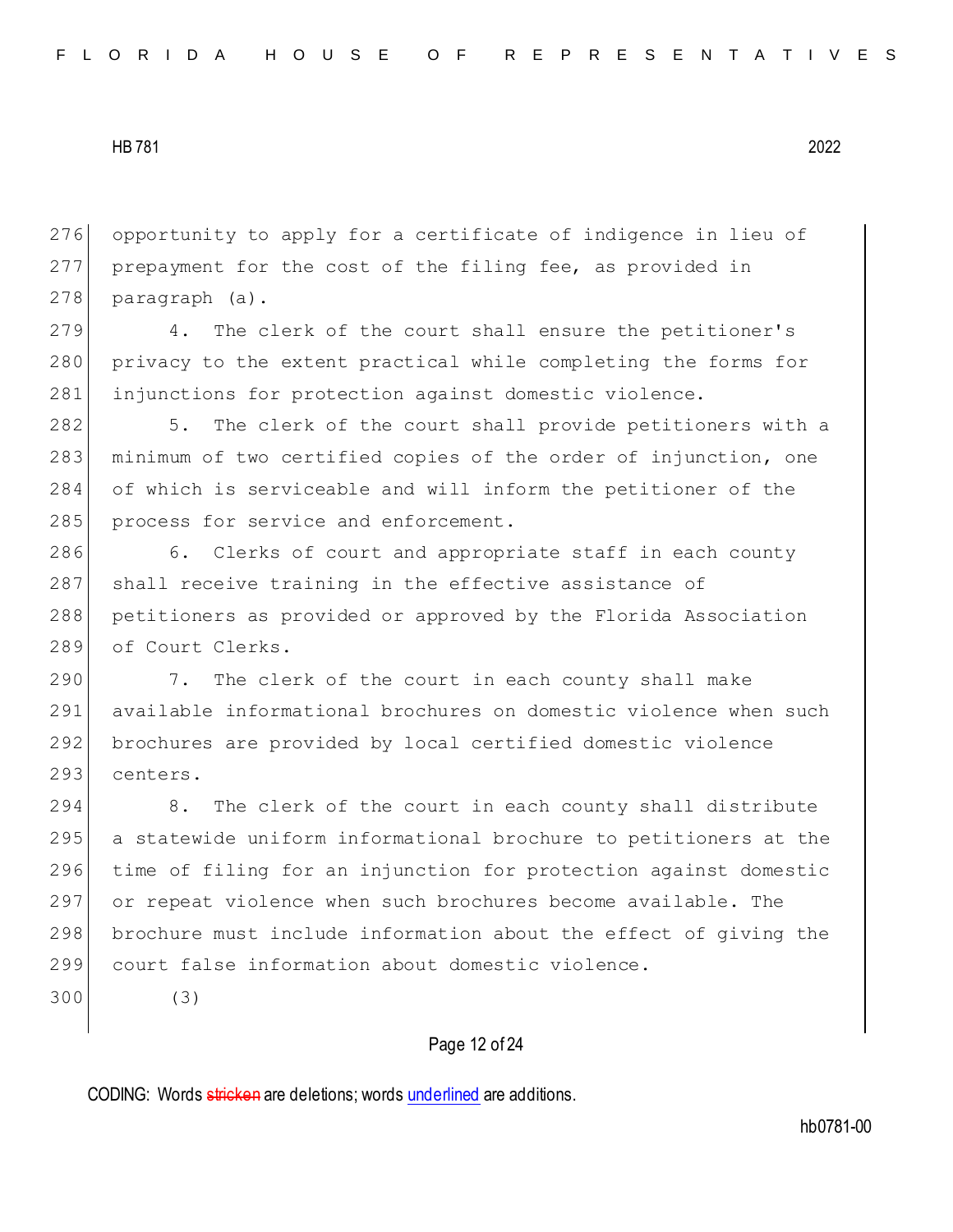| FLORIDA HOUSE OF REPRESENTATIVES |  |  |  |  |  |  |  |  |  |  |  |  |  |  |  |  |  |  |  |  |  |  |  |  |  |  |
|----------------------------------|--|--|--|--|--|--|--|--|--|--|--|--|--|--|--|--|--|--|--|--|--|--|--|--|--|--|
|----------------------------------|--|--|--|--|--|--|--|--|--|--|--|--|--|--|--|--|--|--|--|--|--|--|--|--|--|--|

| 301 | The sworn petition shall be in substantially the<br>(b)    |
|-----|------------------------------------------------------------|
| 302 | following form:                                            |
| 303 | PETITION FOR                                               |
| 304 | INJUNCTION FOR PROTECTION                                  |
| 305 | AGAINST DOMESTIC VIOLENCE                                  |
| 306 | Before me, the undersigned authority, personally appeared  |
| 307 | Petitioner  (Name) , who has been sworn and says that the  |
| 308 | following statements are true:                             |
| 309 | Petitioner resides at:  (address)<br>(a)                   |
| 310 | (Petitioner may furnish address to the court in a separate |
| 311 | confidential filing if, for safety reasons, the petitioner |
| 312 | requires the location of the current residence to be       |
| 313 | confidential.)                                             |
| 314 | Respondent resides at:  (last known address)<br>(b)        |
| 315 | (C)<br>Respondent's last known place of employment:  (name |
| 316 | of business and address)                                   |
| 317 | Physical description of respondent:<br>(d)                 |
| 318 | Race                                                       |
| 319 | $Sex.$                                                     |
| 320 | Date of birth                                              |
| 321 | Height                                                     |
| 322 | Weight                                                     |
| 323 | Eye color                                                  |
| 324 | Hair color                                                 |
| 325 | Distinguishing marks or scars                              |
|     |                                                            |

Page 13 of 24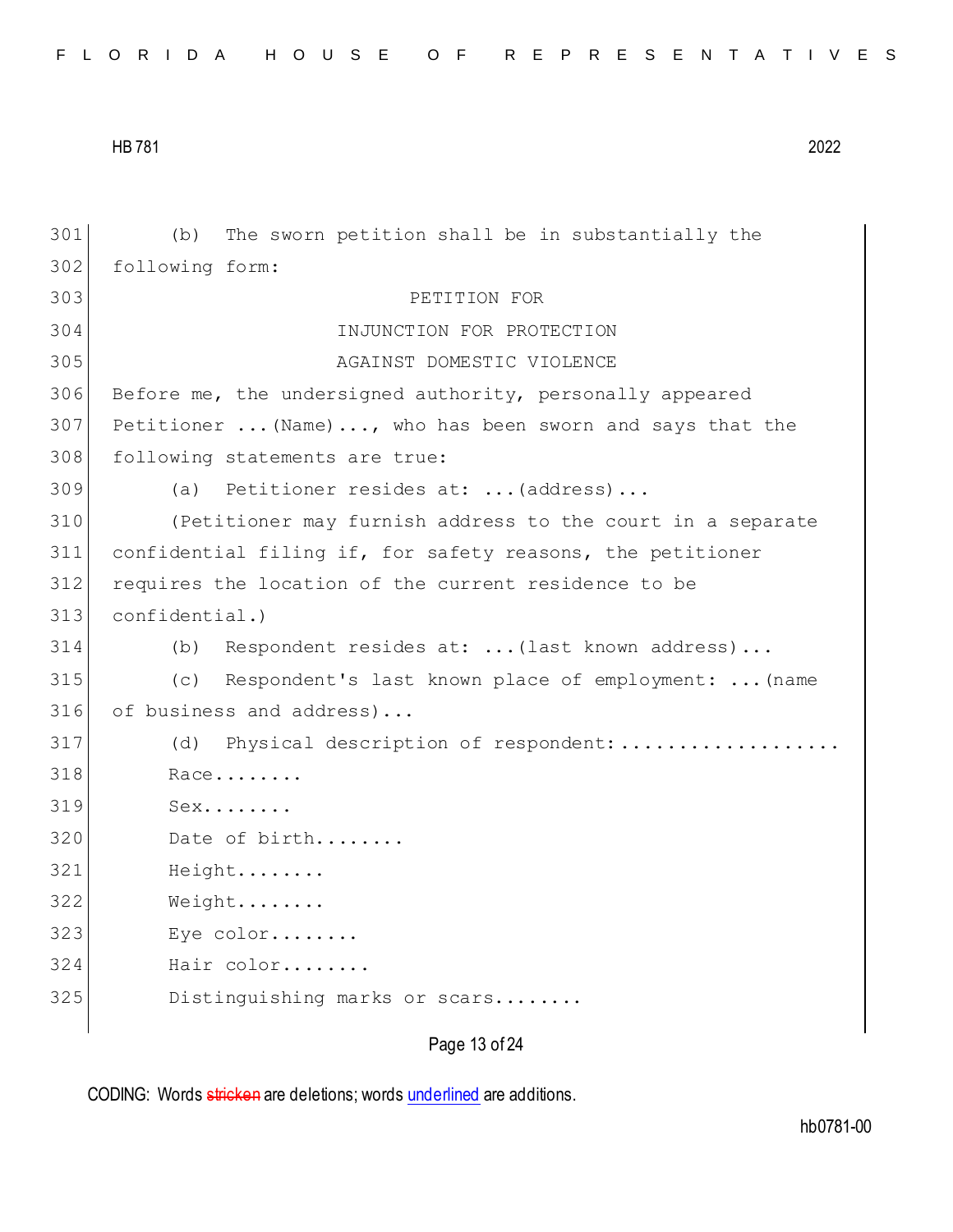| 326 | Aliases of respondent:<br>(e)                                   |
|-----|-----------------------------------------------------------------|
| 327 | Respondent is the spouse or former spouse of the<br>(f)         |
| 328 | petitioner or is any other person related by blood or marriage  |
| 329 | to the petitioner or is any other person who is or was residing |
| 330 | within a single dwelling unit with the petitioner, as if a      |
| 331 | family, or is a person with whom the petitioner has a child in  |
| 332 | common, regardless of whether the petitioner and respondent are |
| 333 | or were married or residing together, as if a family.           |
| 334 | The following describes any other cause of action<br>(q)        |
| 335 | currently pending between the petitioner and respondent:        |
| 336 |                                                                 |
| 337 | The petitioner should also describe any previous or pending     |
| 338 | attempts by the petitioner to obtain an injunction for          |
| 339 | protection against domestic violence in this or any other       |
| 340 | circuit, and the results of that attempt:                       |
| 341 |                                                                 |
| 342 | Case numbers should be included if available.                   |
| 343 | Petitioner is either a victim of domestic violence or<br>(h)    |
| 344 | has reasonable cause to believe he or she is in imminent danger |
| 345 | of becoming a victim of domestic violence because respondent    |
| 346 | has:  (mark all sections that apply and describe in the spaces  |
| 347 | below the incidents of violence or threats of violence,         |
| 348 | specifying when and where they occurred, including, but not     |
| 349 | limited to, locations such as a home, school, place of          |
| 350 | employment, or visitation exchange)                             |
|     |                                                                 |
|     | Page 14 of 24                                                   |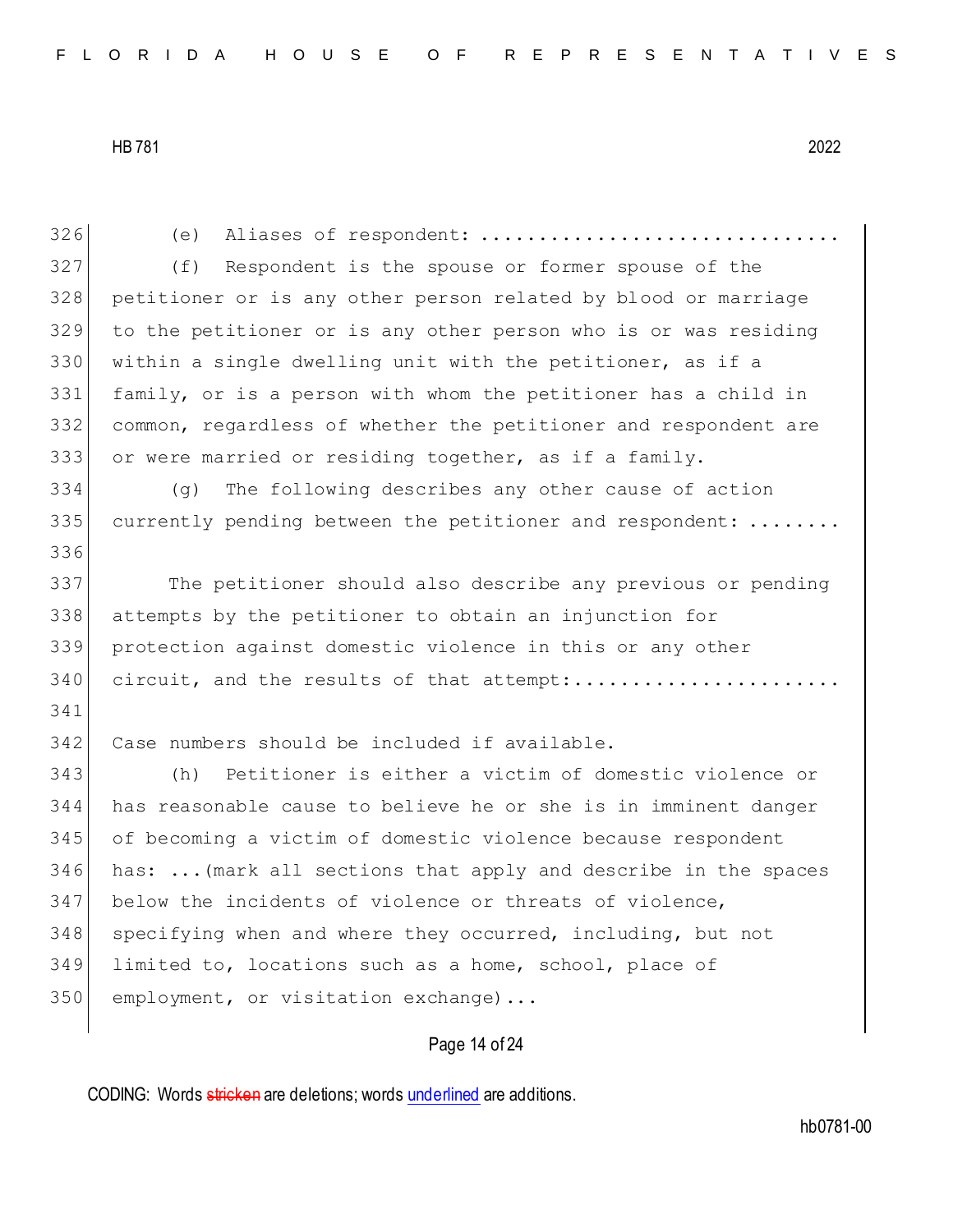Page 15 of 24 ................................................................ ................................................................ ....committed or threatened to commit domestic violence defined in s. 741.28, Florida Statutes, as coercive control or any assault, aggravated assault, battery, aggravated battery, 356 sexual assault, sexual battery, stalking, aggravated stalking, 357 kidnapping, false imprisonment, or other any criminal offense resulting in physical injury or death of one family or household member by another. With the exception of persons who are parents of a child in common, the family or household members must be currently residing or have in the past resided together in the 362 same single dwelling unit. 363 ....previously threatened, harassed, stalked, or physically abused the petitioner. ....attempted to harm the petitioner or family members or individuals closely associated with the petitioner. 367 ....threatened to conceal, kidnap, or harm the petitioner's 368 child or children (provide details in paragraph (i) below). ....intentionally injured or killed a family pet. 370 ....used, or has threatened to use, against the petitioner 371 any weapons such as guns or knives. ....physically restrained the petitioner from leaving the 373 home or calling law enforcement. ....a criminal history involving violence or the threat of violence (if known).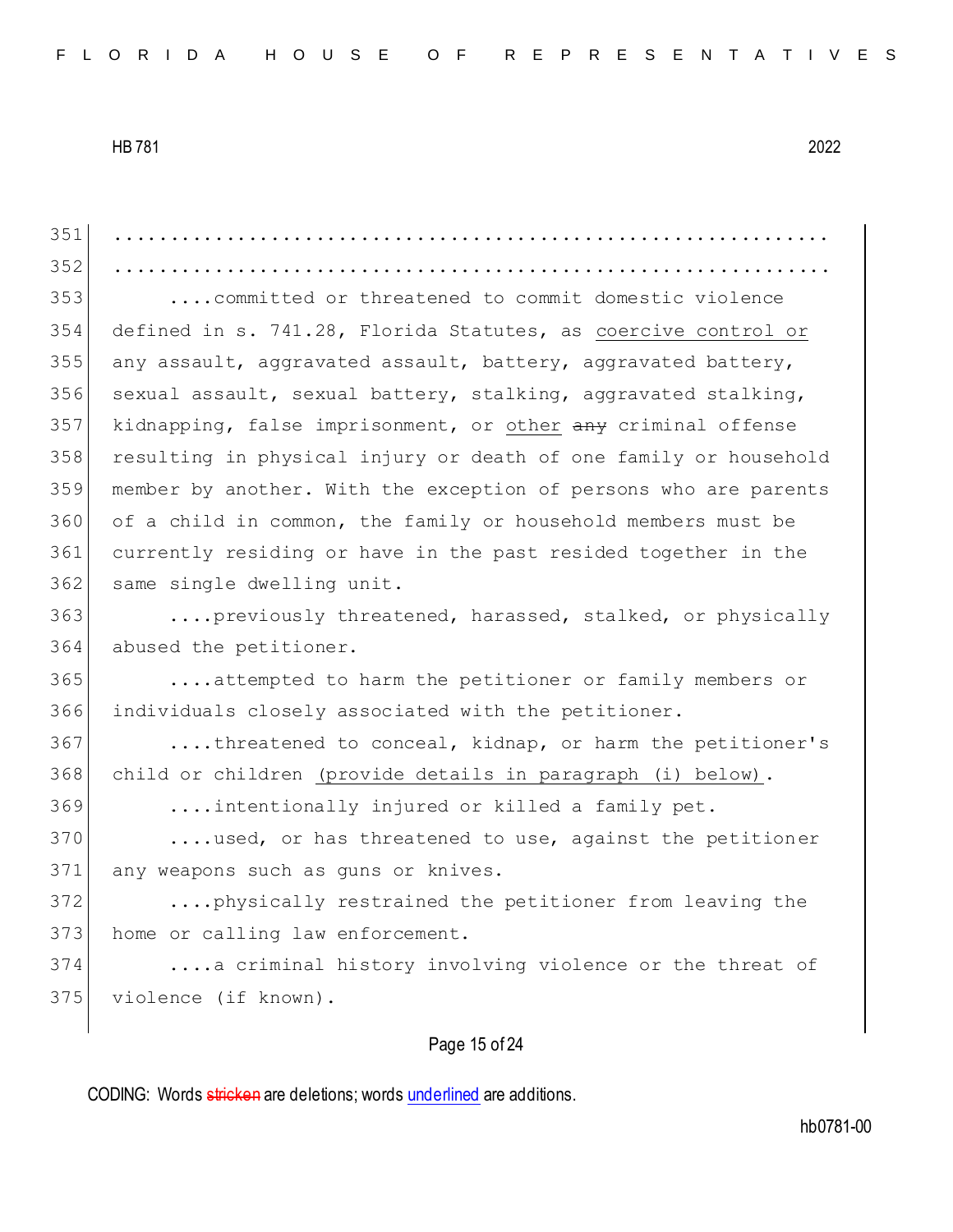376 ....another order of protection issued against him or her 377 previously or from another jurisdiction (if known). 378 ....destroyed personal property, including, but not limited 379 to, telephones or other communication equipment, clothing, or 380 other items belonging to the petitioner. 381 ....engaged in any other behavior or conduct that leads the 382 petitioner to have reasonable cause to believe he or she is in 383 imminent danger of becoming a victim of domestic violence. 384 (i) Petitioner alleges the following additional specific 385 facts: ... (mark appropriate sections)... 386 ....A minor child or minor children reside with the 387 petitioner whose names and ages are as follows: ................. 388 389 ....Petitioner needs the exclusive use and possession of 390 | the dwelling that the parties share. 391 ....Petitioner is unable to obtain safe alternative housing 392 because: ...................................................... 393 394 ....Petitioner genuinely fears that respondent imminently 395 will abuse, remove, or hide the minor child or children from 396 petitioner because: ... (describe any actions taken or threats 397 made by the respondent to cause such fear, including where and 398 when the actions were taken or the threats were made, directly 399 or indirectly; whether and how the respondent failed to comply 400 | with an existing parenting plan or time-sharing schedule; and

## Page 16 of 24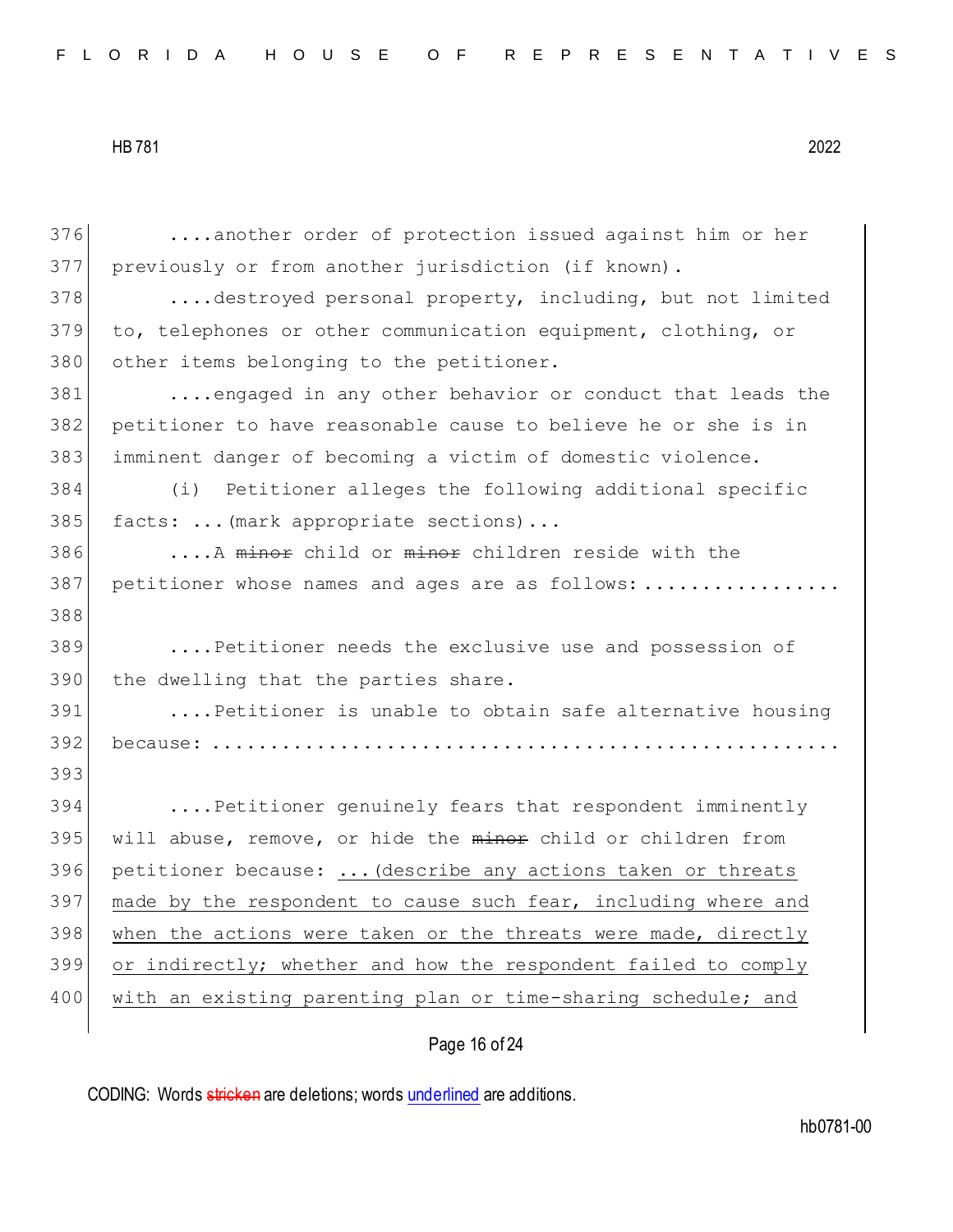| 401 | any actions taken or comments made by the child or children that |
|-----|------------------------------------------------------------------|
| 402 | suggest the respondent has caused the child or children to fear  |
| 403 | for his or her or their safety)                                  |
| 404 | (j) Petitioner genuinely fears imminent domestic violence        |
| 405 | by respondent.                                                   |
| 406 | Petitioner seeks an injunction:  (mark appropriate<br>(k)        |
| 407 | section or sections)                                             |
| 408 | Immediately restraining the respondent from committing           |
| 409 | any acts of domestic violence.                                   |
| 410 | Restraining the respondent from committing any acts of           |
| 411 | domestic violence.                                               |
| 412 | Awarding to the petitioner the temporary exclusive use           |
| 413 | and possession of the dwelling that the parties share or         |
| 414 | excluding the respondent from the residence of the petitioner.   |
| 415 | Providing a temporary parenting plan, including a                |
| 416 | temporary time-sharing schedule, with regard to the minor child  |
| 417 | or children of the parties which might involve prohibiting or    |
| 418 | limiting time-sharing or requiring that it be supervised by a    |
| 419 | third party.                                                     |
| 420 | Providing a temporary time-sharing schedule that                 |
| 421 | prohibits time-sharing between the respondent and the minor      |
| 422 | child or children of the parties.                                |
| 423 | Establishing temporary support for the minor child or            |
| 424 | children or the petitioner.                                      |
| 425 | Directing the respondent to participate in a batterers'          |
|     |                                                                  |
|     | Page 17 of 24                                                    |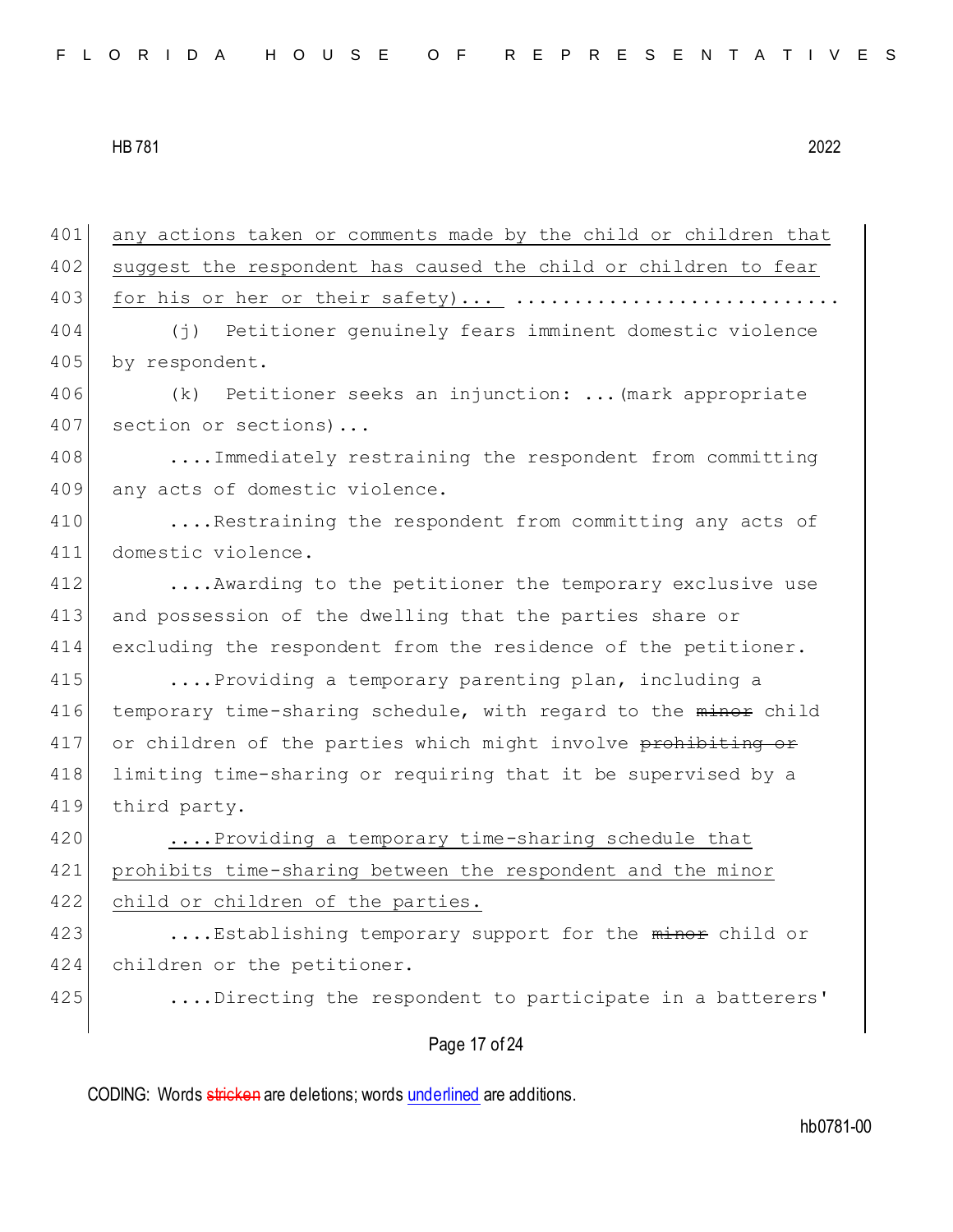426 intervention program. 427 ....Providing any terms the court deems necessary for the 428 protection of a victim of domestic violence, or any minor 429 children of the victim, including any injunctions or directives 430 to law enforcement agencies. 431 Section 7. Paragraph (b) of subsection (1) of section 432 921.0024, Florida Statutes, is amended to read: 433 921.0024 Criminal Punishment Code; worksheet computations; 434 scoresheets.— 435 (1) 436 (b) WORKSHEET KEY: 437 Legal status points are assessed when any form of legal status 438 existed at the time the offender committed an offense before the 439 court for sentencing. Four (4) sentence points are assessed for 440 an offender's legal status. 441 Community sanction violation points are assessed when a 442 community sanction violation is before the court for sentencing. 443 Six (6) sentence points are assessed for each community sanction 444 violation and each successive community sanction violation, 445 unless any of the following apply: 446 1. If the community sanction violation includes a new 447 felony conviction before the sentencing court, twelve (12) 448 community sanction violation points are assessed for the 449 violation, and for each successive community sanction violation 450 involving a new felony conviction.

## Page 18 of 24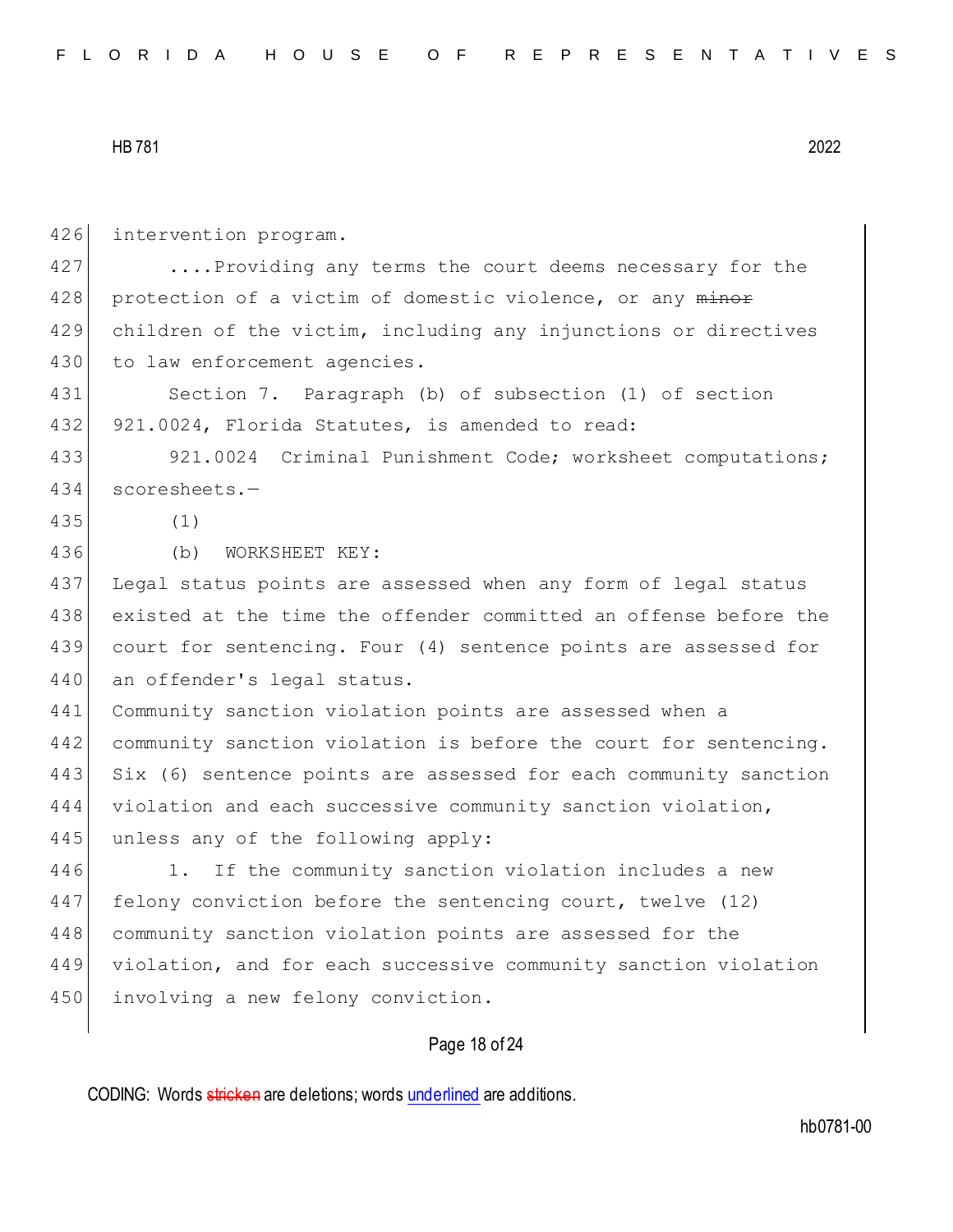451 2. If the community sanction violation is committed by a 452 violent felony offender of special concern as defined in s. 453 948.06: 454 a. Twelve (12) community sanction violation points are 455 assessed for the violation and for each successive violation of 456 felony probation or community control where: 457 I. The violation does not include a new felony conviction; 458 and 459 II. The community sanction violation is not based solely 460 on the probationer or offender's failure to pay costs or fines 461 or make restitution payments. 462 b. Twenty-four (24) community sanction violation points 463 are assessed for the violation and for each successive violation 464 of felony probation or community control where the violation 465 includes a new felony conviction. 466 Multiple counts of community sanction violations before the 467 sentencing court shall not be a basis for multiplying the 468 assessment of community sanction violation points. 469 Prior serious felony points: If the offender has a primary 470 offense or any additional offense ranked in level 8, level 9, or 471 level 10, and one or more prior serious felonies, a single 472 assessment of thirty (30) points shall be added. For purposes of 473 this section, a prior serious felony is an offense in the 474 offender's prior record that is ranked in level 8, level 9, or 475 level 10 under s. 921.0022 or s. 921.0023 and for which the

## Page 19 of 24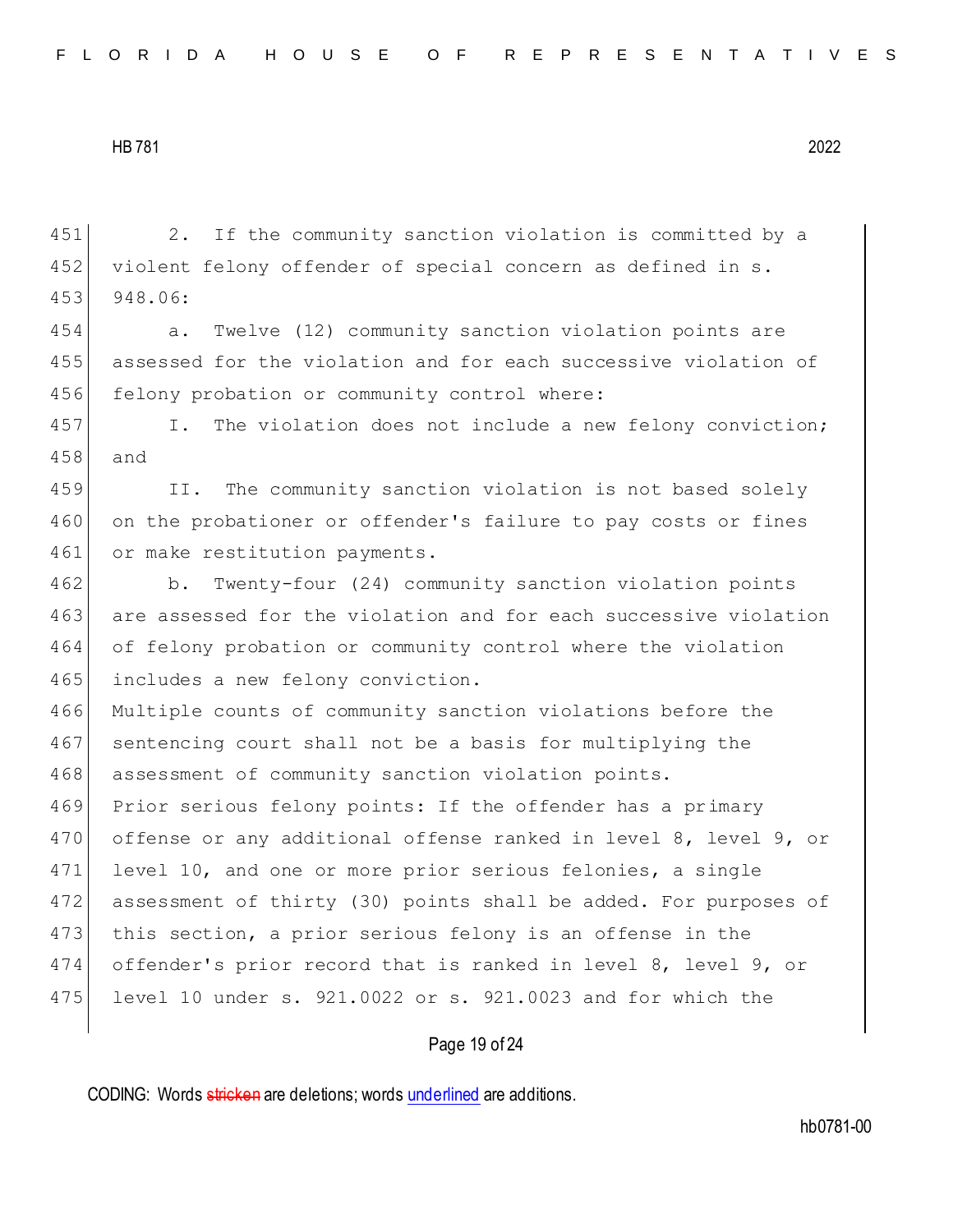476 offender is serving a sentence of confinement, supervision, or 477 other sanction or for which the offender's date of release from 478 confinement, supervision, or other sanction, whichever is later, 479 is within 3 years before the date the primary offense or any 480 additional offense was committed.

481 Prior capital felony points: If the offender has one or more 482 prior capital felonies in the offender's criminal record, points 483 shall be added to the subtotal sentence points of the offender 484 equal to twice the number of points the offender receives for 485 the primary offense and any additional offense. A prior capital 486 felony in the offender's criminal record is a previous capital 487 felony offense for which the offender has entered a plea of nolo 488 contendere or quilty or has been found quilty; or a felony in 489 another jurisdiction which is a capital felony in that 490 jurisdiction, or would be a capital felony if the offense were 491 committed in this state.

492 Possession of a firearm, semiautomatic firearm, or machine gun: 493 If the offender is convicted of committing or attempting to 494 commit any felony other than those enumerated in s. 775.087(2) 495 while having in his or her possession: a firearm as defined in 496 s. 790.001(6), an additional eighteen (18) sentence points are 497 assessed; or if the offender is convicted of committing or 498 attempting to commit any felony other than those enumerated in 499 s. 775.087(3) while having in his or her possession a 500 semiautomatic firearm as defined in s. 775.087(3) or a machine

## Page 20 of 24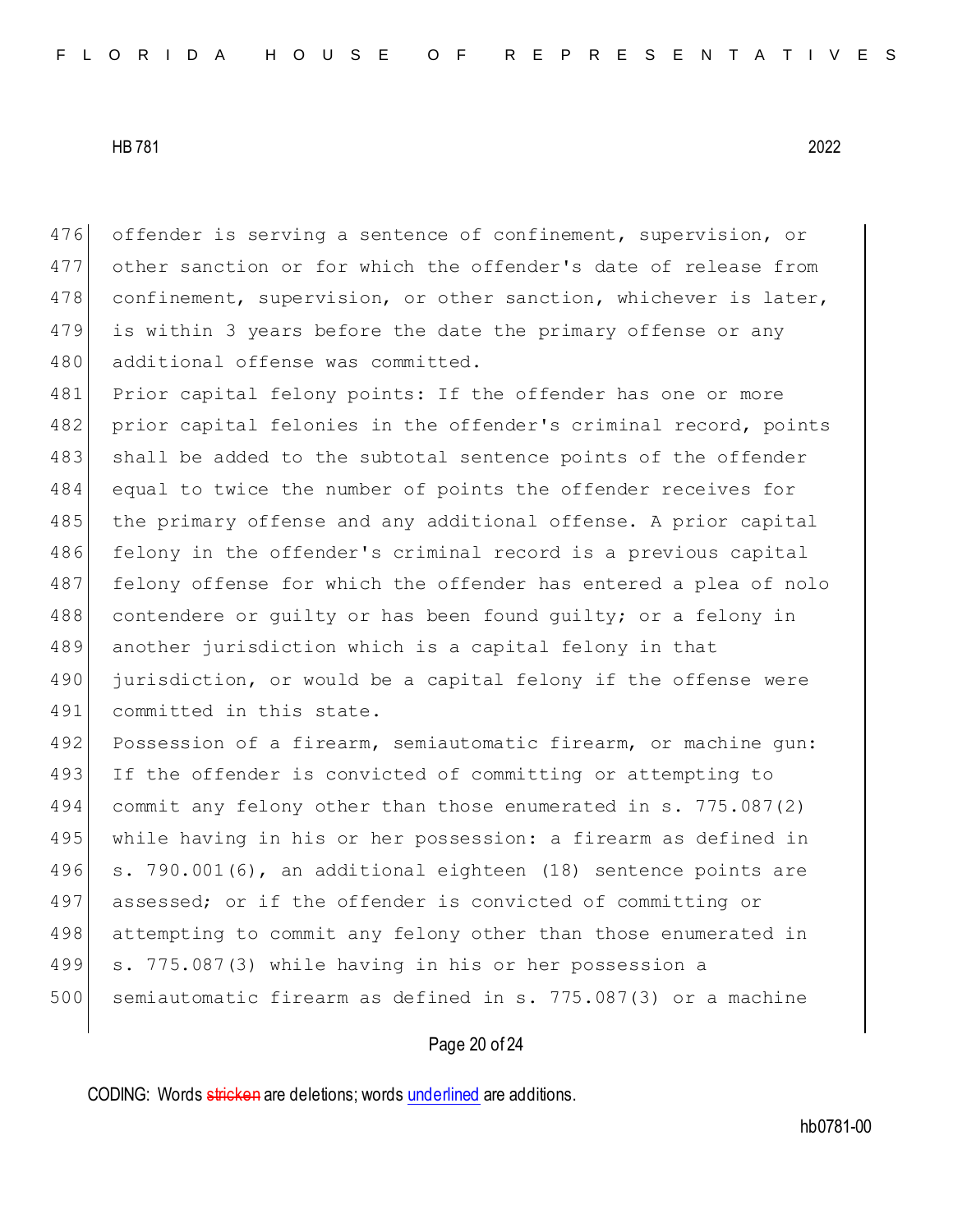501 gun as defined in s. 790.001(9), an additional twenty-five (25) 502 sentence points are assessed.

503 Sentencing multipliers:

 Drug trafficking: If the primary offense is drug trafficking under s. 893.135, the subtotal sentence points are multiplied, 506 at the discretion of the court, for a level 7 or level 8 offense, by 1.5. The state attorney may move the sentencing court to reduce or suspend the sentence of a person convicted of a level 7 or level 8 offense, if the offender provides 510 substantial assistance as described in s. 893.135(4). Law enforcement protection: If the primary offense is a 512 violation of the Law Enforcement Protection Act under s.  $775.0823(2)$ , (3), or (4), the subtotal sentence points are multiplied by 2.5. If the primary offense is a violation of s.  $775.0823(5)$ ,  $(6)$ ,  $(7)$ ,  $(8)$ , or  $(9)$ , the subtotal sentence points are multiplied by 2.0. If the primary offense is a violation of s. 784.07(3) or s. 775.0875(1), or of the Law Enforcement 518 Protection Act under s. 775.0823(10) or (11), the subtotal sentence points are multiplied by 1.5. 520 Grand theft of a motor vehicle: If the primary offense is grand

521 theft of the third degree involving a motor vehicle and in the 522 offender's prior record, there are three or more grand thefts of 523 the third degree involving a motor vehicle, the subtotal

524 sentence points are multiplied by 1.5.

525 Offense related to a criminal gang: If the offender is convicted

## Page 21 of 24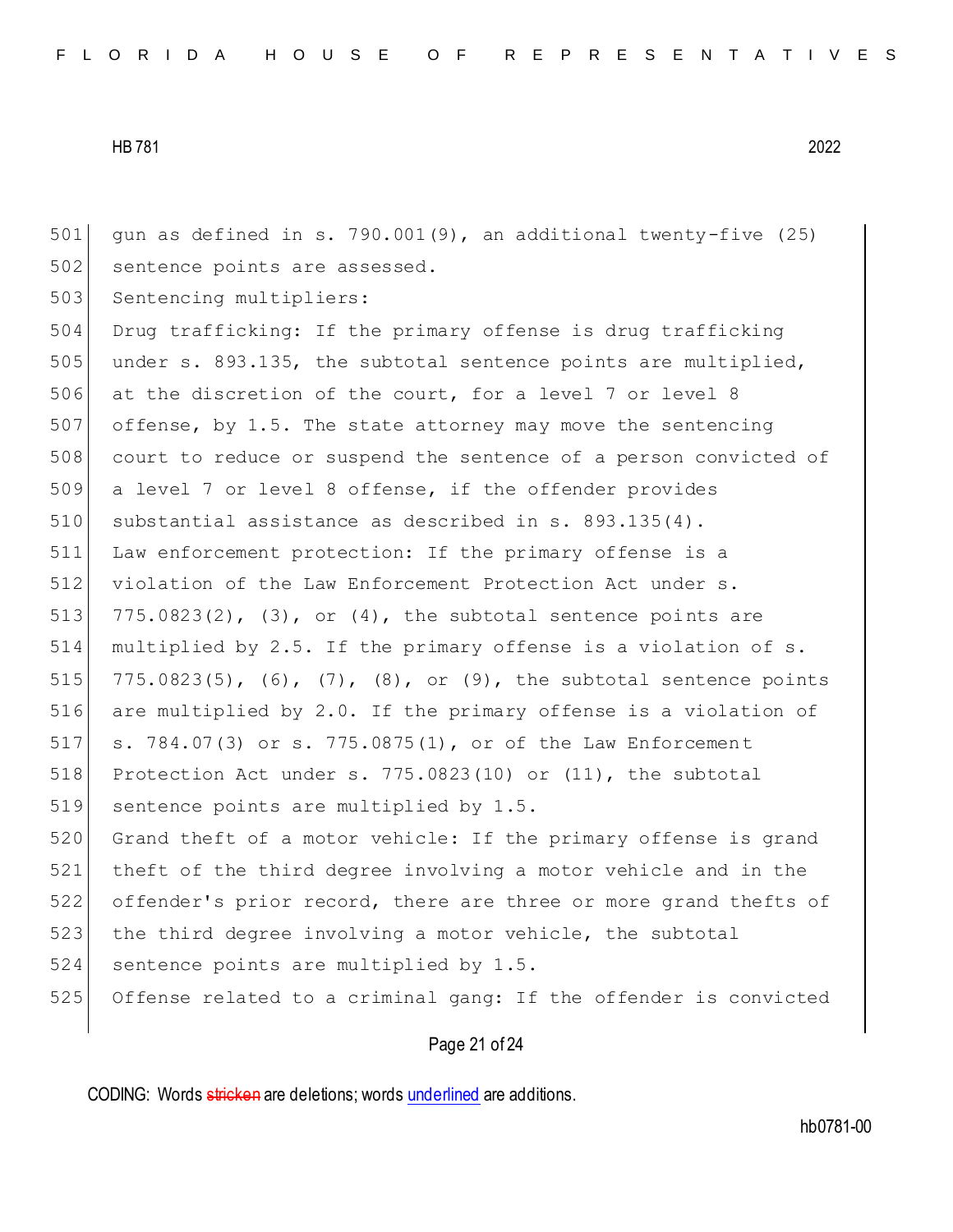of the primary offense and committed that offense for the purpose of benefiting, promoting, or furthering the interests of 528 a criminal gang as defined in s. 874.03, the subtotal sentence points are multiplied by 1.5. If applying the multiplier results in the lowest permissible sentence exceeding the statutory maximum sentence for the primary offense under chapter 775, the court may not apply the multiplier and must sentence the 533 defendant to the statutory maximum sentence. Domestic violence in the presence of a child: If the offender is convicted of the primary offense and the primary offense is a crime of domestic violence, as defined in s. 741.28, which was committed in the presence of a child under 16 years of age who 538 is a family or household member as defined in s. 741.28  $s$ . 539 741.28(3) with the victim or perpetrator, the subtotal sentence 540 points are multiplied by 1.5. Adult-on-minor sex offense: If the offender was 18 years of age or older and the victim was younger than 18 years of age at the 543 time the offender committed the primary offense, and if the primary offense was an offense committed on or after October 1, 2014, and is a violation of s. 787.01(2) or s. 787.02(2), if the violation involved a victim who was a minor and, in the course of committing that violation, the defendant committed a sexual 548 battery under chapter 794 or a lewd act under s. 800.04 or s. 549 847.0135(5) against the minor; s. 787.01(3)(a)2. or 3.; s. 787.02(3)(a)2. or 3.; s. 794.011, excluding s. 794.011(10); s.

## Page 22 of 24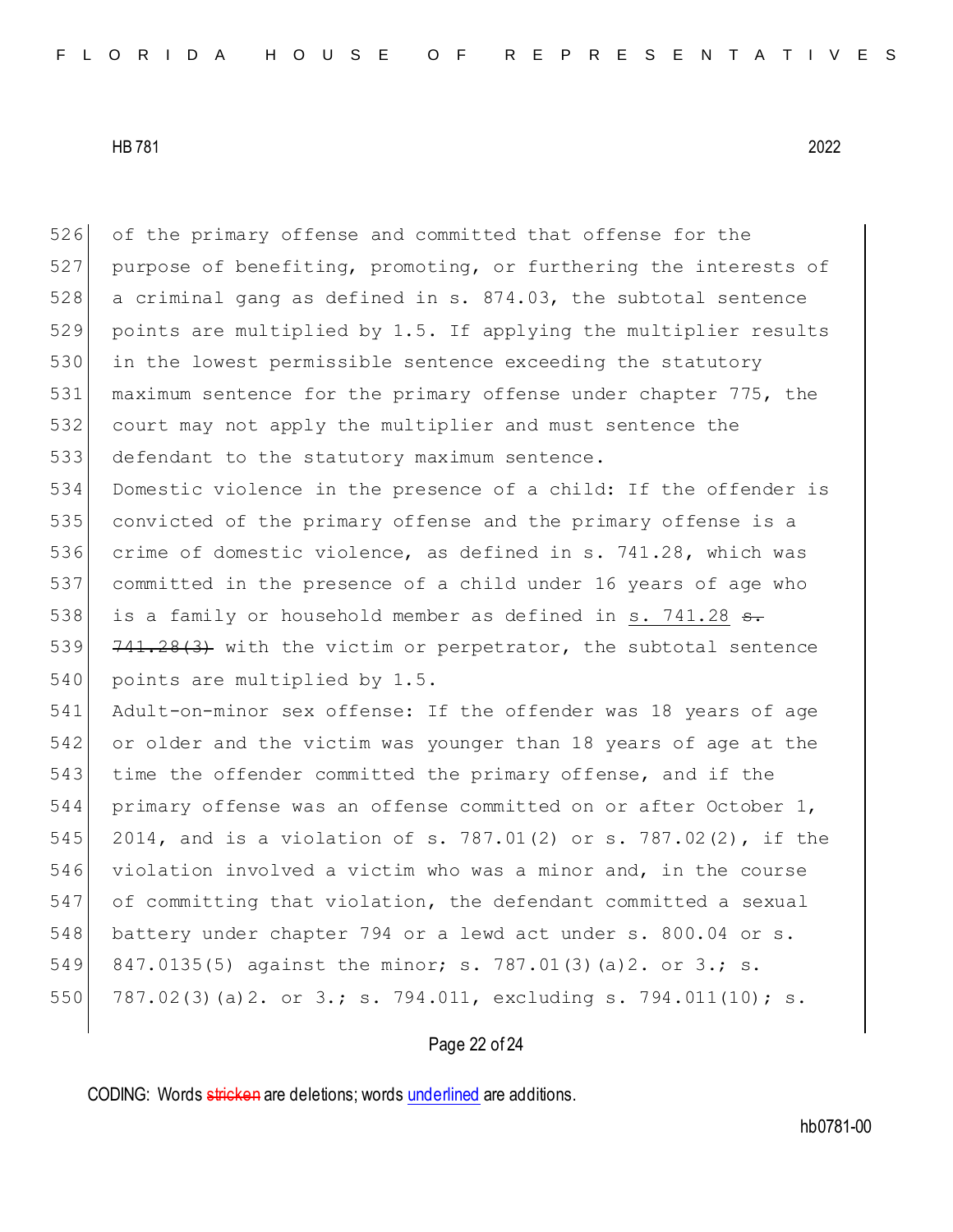800.04; or s. 847.0135(5), the subtotal sentence points are multiplied by 2.0. If applying the multiplier results in the 553 lowest permissible sentence exceeding the statutory maximum sentence for the primary offense under chapter 775, the court may not apply the multiplier and must sentence the defendant to 556 the statutory maximum sentence.

557 Section 8. Paragraph (f) of subsection (2) of section 558 943.0584, Florida Statutes, is amended to read:

559 943.0584 Criminal history records ineligible for court-560 ordered expunction or court-ordered sealing.-

 (2) A criminal history record is ineligible for a certificate of eligibility for expunction or a court-ordered expunction pursuant to s. 943.0585 or a certificate of eligibility for sealing or a court-ordered sealing pursuant to 565 s. 943.059 if the record is a conviction for any of the following offenses:

 (f) Assault or battery, as defined in ss. 784.011 and 784.03, respectively, of one family or household member by 569 another family or household member, as defined in s. 741.28  $\epsilon$ .  $741.28(3)$ ;

571 Section 9. Paragraph (b) of subsection (2) of section 572 943.171, Florida Statutes, is amended to read:

573 943.171 Basic skills training in handling domestic 574 violence cases.-

575 (2) As used in this section, the term:

## Page 23 of 24